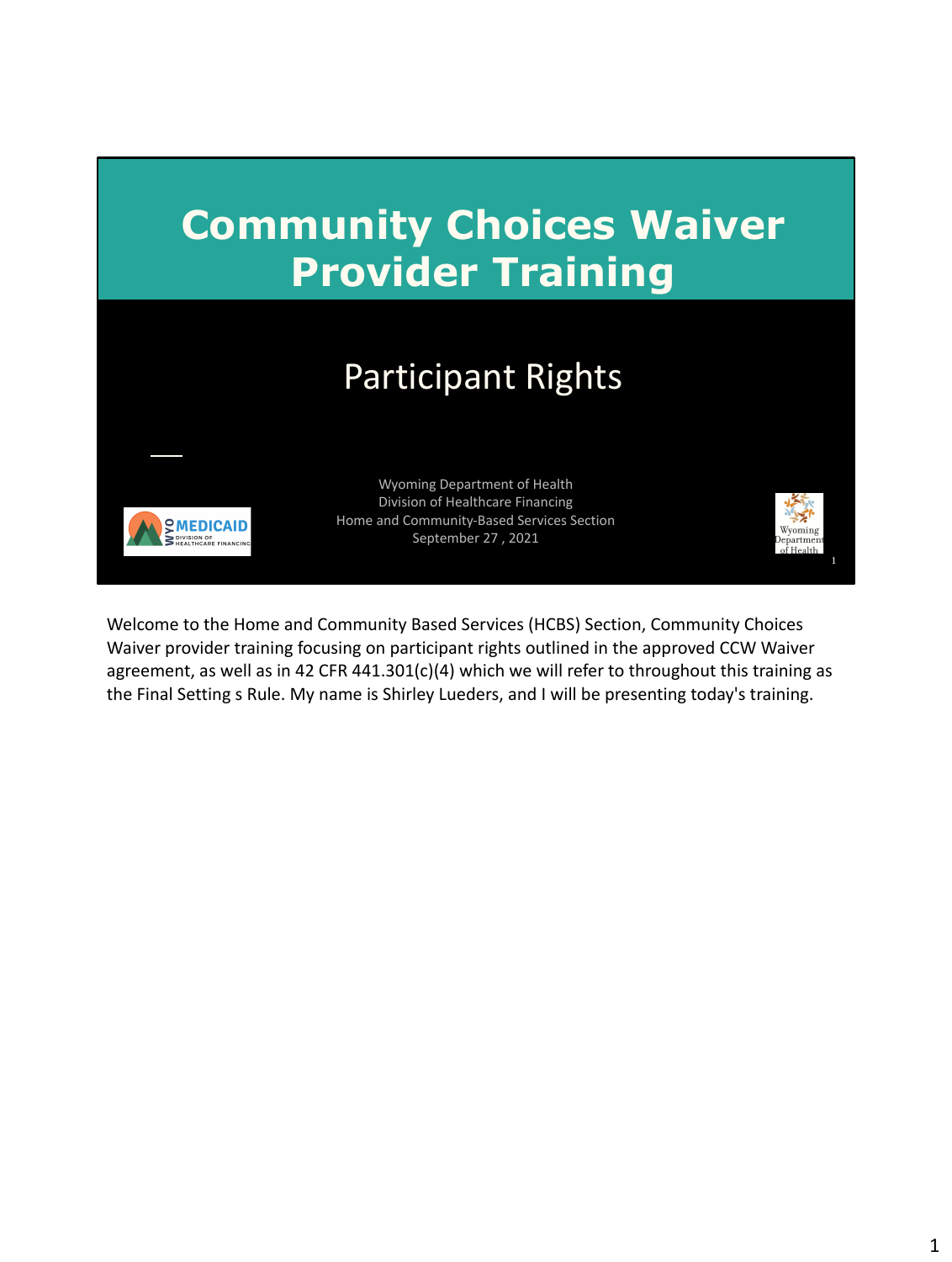

To familiarize providers with the rights and freedoms of Community Choices Waiver participants, to establish the importance of honoring those rights, and explain the process and potential risks associated with restricting a participant's rights.

2

The purpose of this training is to familiarize providers with the rights and freedoms of CCW participants, to establish the importance of honoring those rights, to explain the process and potential risks associated with restricting a participant's rights, and to identify provider requirements related to the approved CCW agreement and federal law.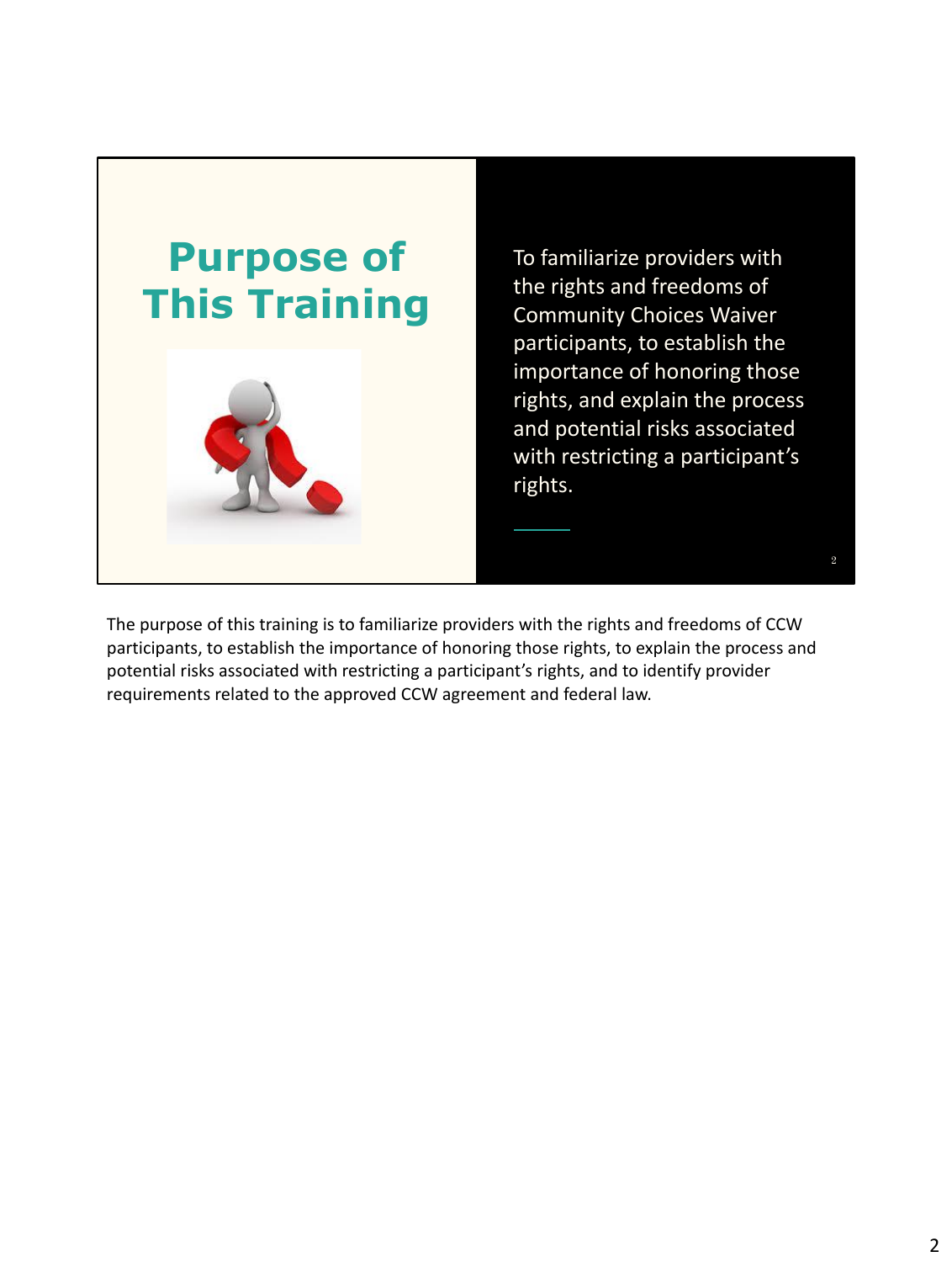

At the end of the module, the following topics will have been introduced and explained.

- The rights of participants receiving services;
- The steps and considerations involved in implementing rights restrictions, also called "restrictive interventions"; and
- Provider and case manager requirements and responsibilities associated with implementing rights restrictions.

Please note that, for the purpose of these trainings, providers include provider staff and case managers, unless there is a specific need to make a distinction.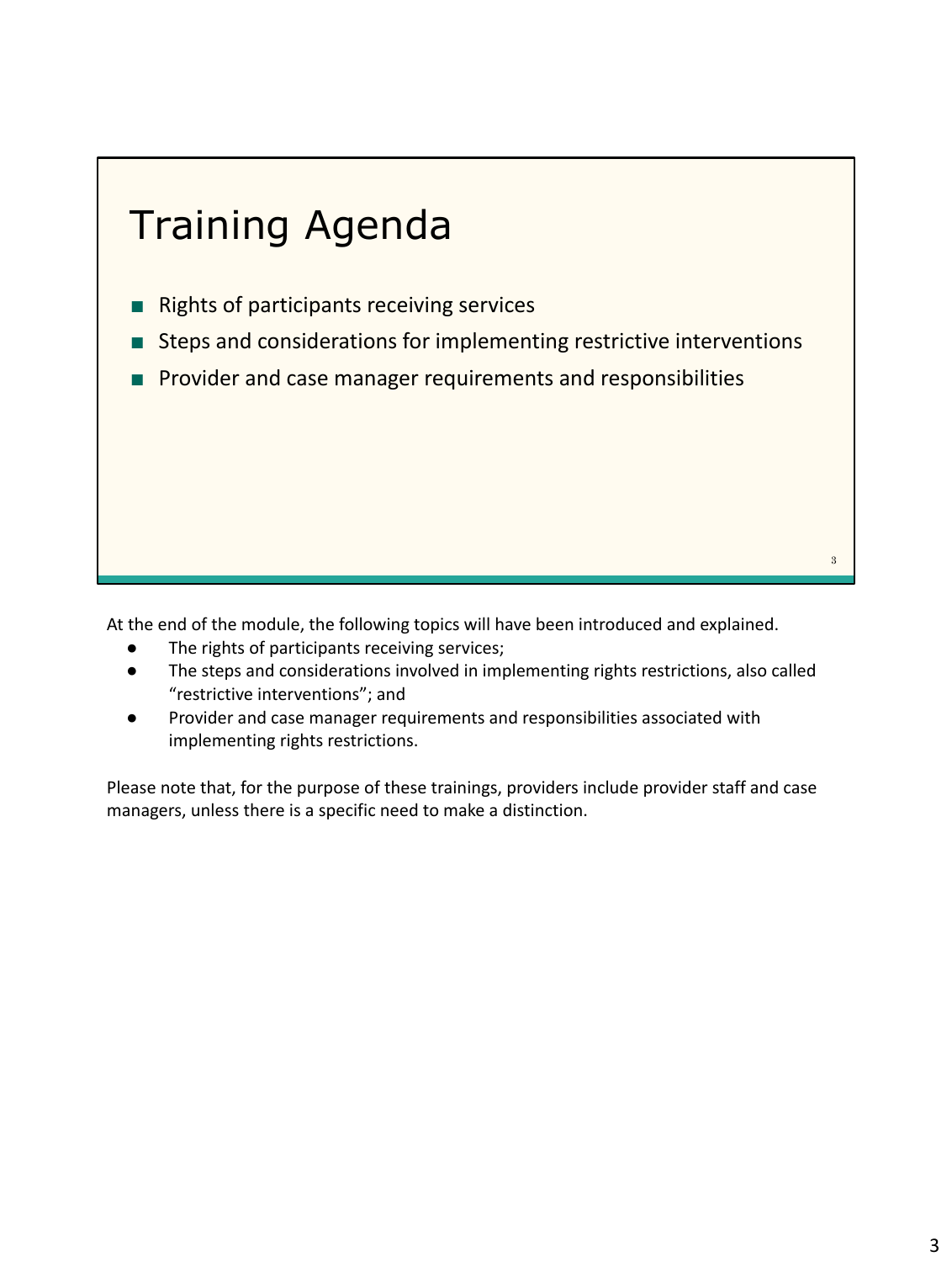

**Freedom to make choices is a human right.** Laws protect people's right to decide how to spend their money, make their own health care decisions, work for a living, and have relationships with friends and family.

4

Home and community-based services are based on the tenet that people have the freedom to make choices that impact their lives. Whether the choices are related to big decisions such as who provides their services, where they live, or what they want for their future, or small decisions such as with whom they spend time, what and when they eat, and how they spend their day, having choice is paramount to human dignity.

Participants of CCW services have been making choices about their lives for many years, and should be supported in continuing to make their own daily life choices. Facilitating individual choice is a crucial part of being a CCW provider and should be considered when delivering any CCW service.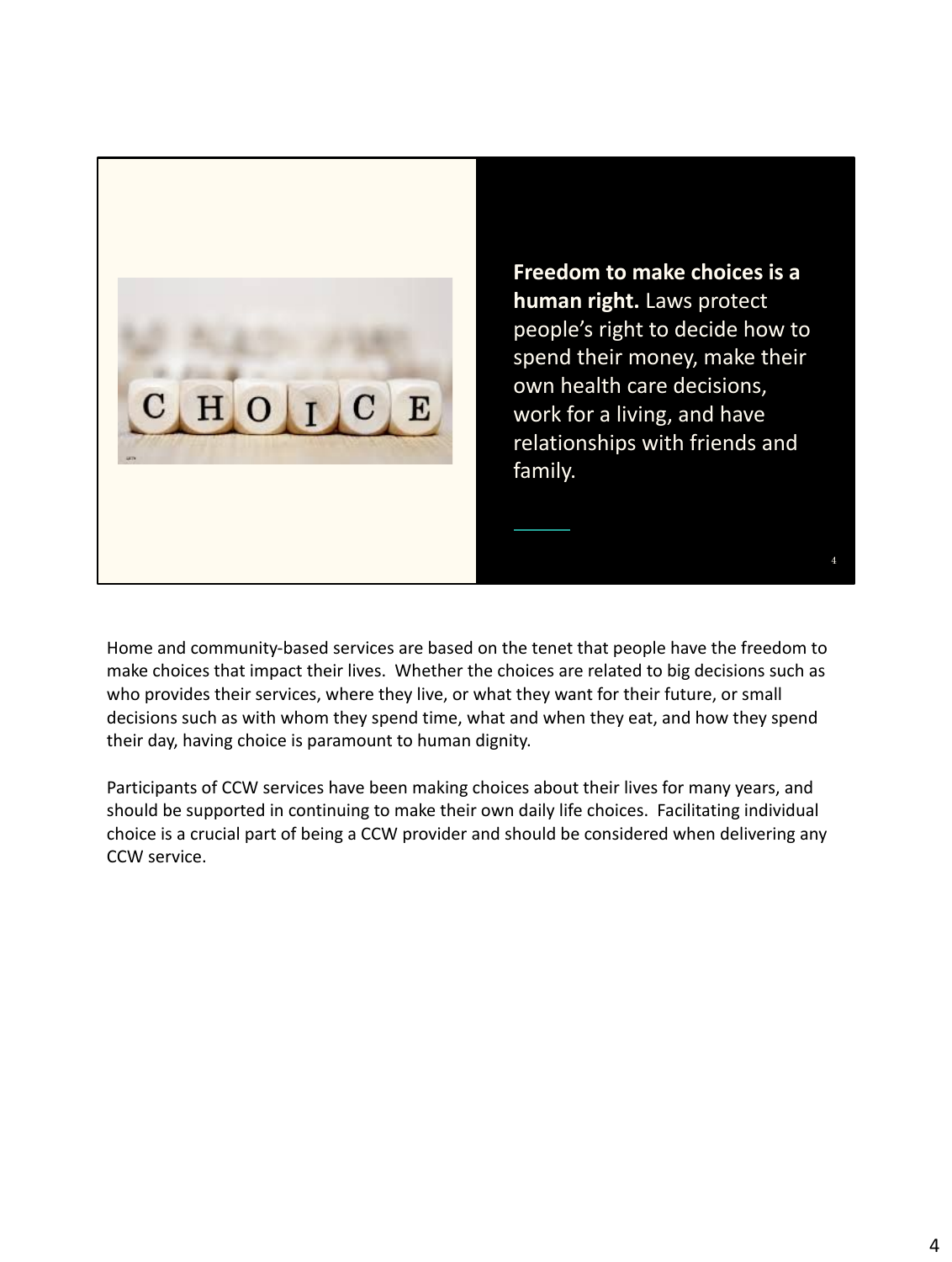

Providers are tasked with supporting individuals in making choices in their lives. Often, a legally authorized representative, provider, or case manager may believe they know what is best for a participant, or that the participant will make a bad choice if given the freedoms required by the Final Settings Rule. Team members must remember that all individuals, including people who receive waiver services, have the right to make choices, even if those choices may result in poor outcomes. Making decisions and living with the results of those decisions is a fundamental part of life. Providers and other members of the participant's team must maximize a person's ability to make choices while minimizing the risk of endangering the person or others. Although we want to promote safety for participants, we want to be sure to value safety while supporting the participant's right to dignity of risk.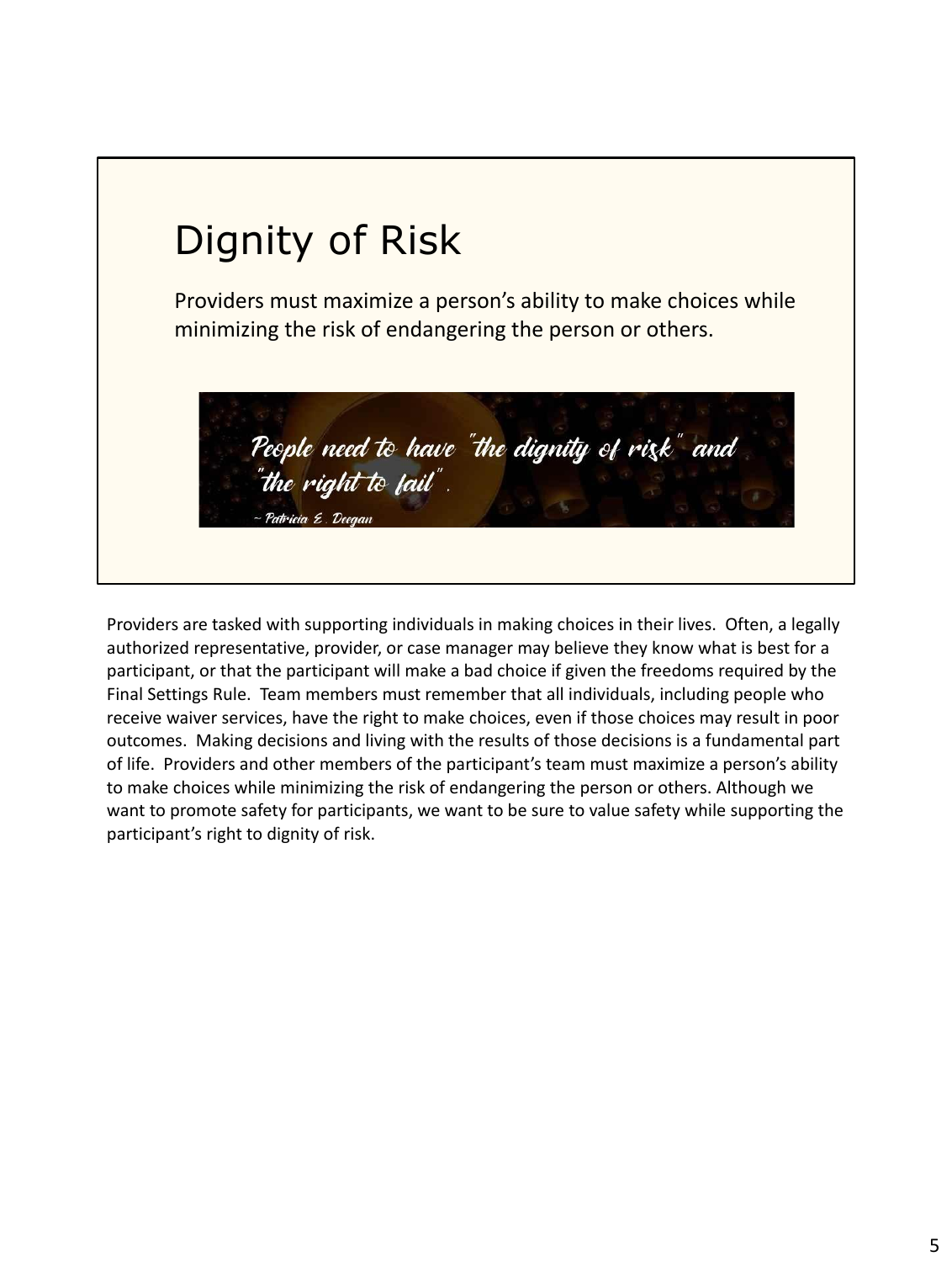

Human rights are rights inherent to all human beings, regardless of age, race, sex, nationality, ethnicity, language, religion, or any other status. Human rights include the right to life and liberty, freedom from slavery and torture, freedom of opinion and expression, the right to work and education, and many more. Everyone is entitled to these rights, without discrimination.

Each participant receiving HCBS has the same legal rights and responsibilities guaranteed to all other U.S. citizens under the United States and Wyoming constitutions and federal and state laws. Specific rights guaranteed to Waiver participants are outlined in 42 CFR 441.301(c)(4).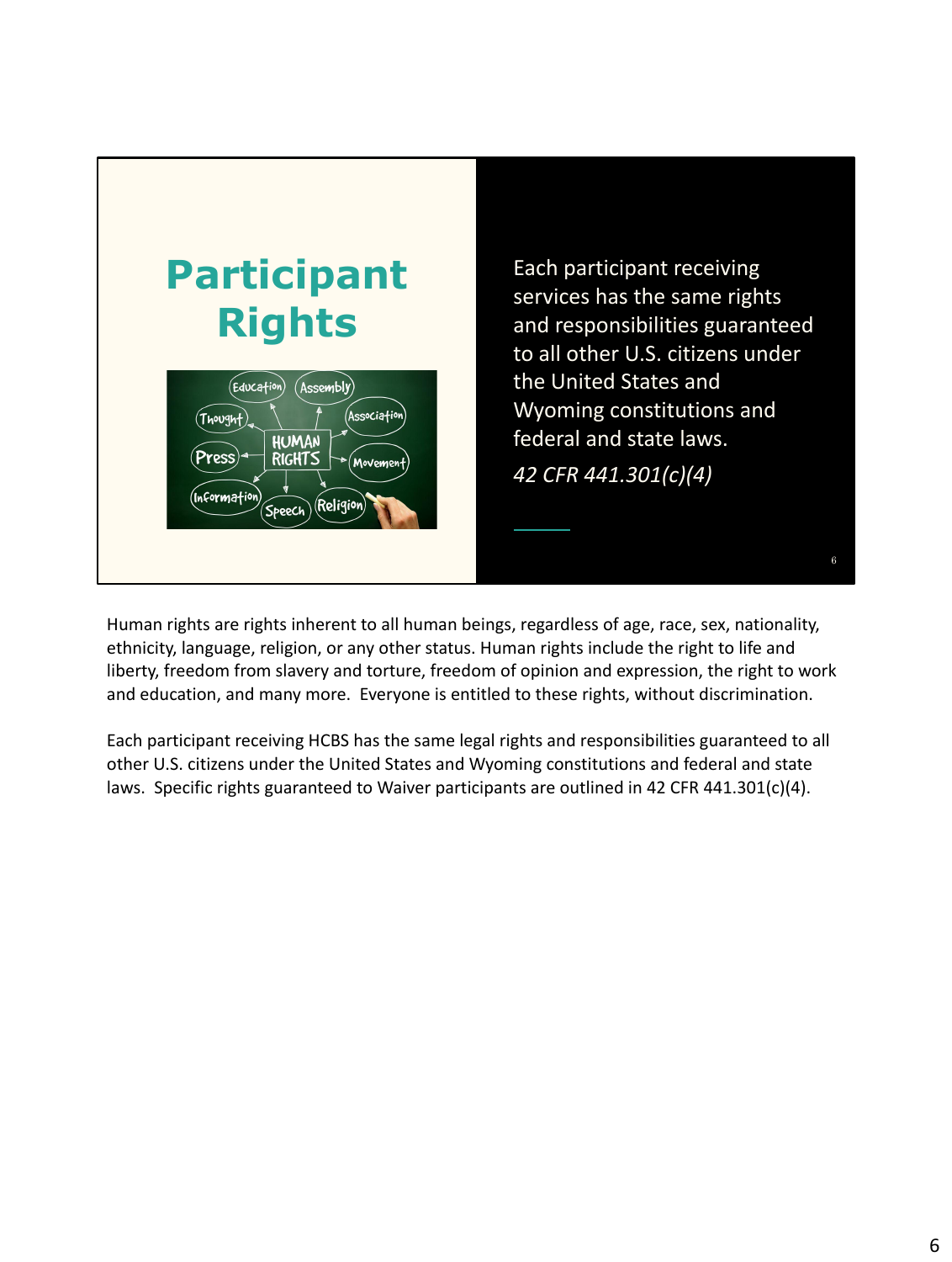#### Rights of Waiver Participants

- The right to privacy;
- The right to freedom from restraint;
- The right to privacy in their sleeping or living quarters;
- The right to sleeping and living quarters that have entrance doors that can be locked by the participant, with only the participant and appropriate staffing having keys to doors;
- The right to choose with whom and where they live;
- Freedom to furnish and decorate their sleeping or living quarters within the lease or other agreement;
- Freedom and support to control their own schedules and activities.
- Freedom and support to have access to food at any time;
- Freedom to have visitors of their choosing at any time, and associate with people of their choosing;
- Freedom to communicate with people of their choosing;
- Freedom to keep and use their personal possessions and property;
- Control over how they spend their personal resources;
- The right to access the community; and
- The right to make and receive telephone calls. The contract of the contract of the contract of the contract of the contract of the contract of the contract of the contract of the contract of the contract of the contract of the contract of the contract of the con

In addition to basic human rights, participants of CCW services have specific rights established in the Final Settings Rule. These rights shall not be denied or limited, except to address a significant health concern or safety need. Rights include: *READ LIST*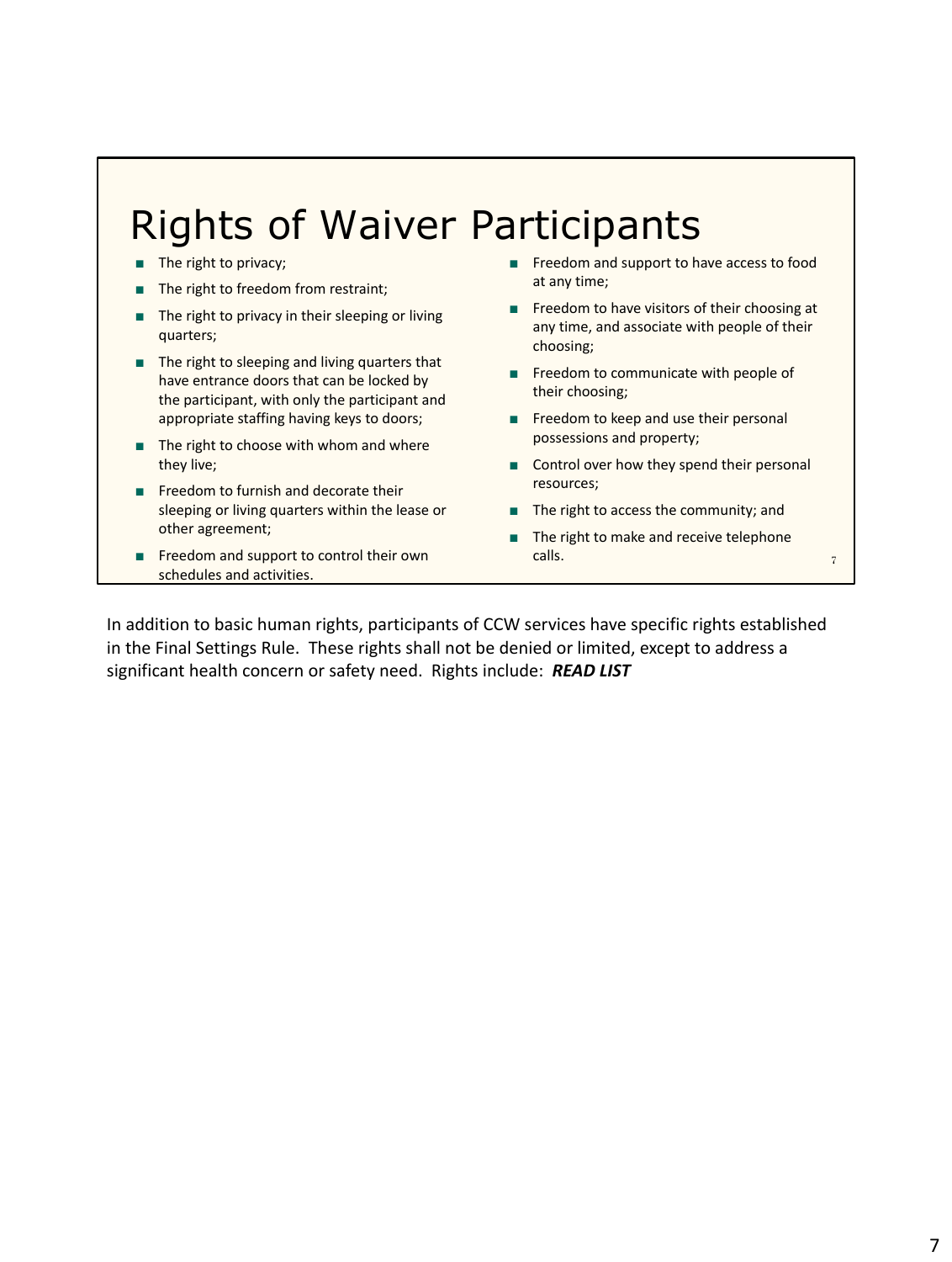### Rights That Cannot be Restricted

- Right to dignity and respect;
- Right to be free from coercion;
- Right to receive services in settings that are physically accessible to the participant; and
- Right to make calls to Protection and Advocacy, or state or federal oversight or protection agencies such as the Division or Department of Family Services.

The requirements for imposing restrictions on a participant's rights will be discussed later in this training. While some participant rights can be restricted in limited situations, there are some rights that a provider cannot restrict, under any circumstances, during the course of providing CCW services. These rights are established in the Final Settings Rule, and include:

- Right to dignity and respect;
- Right to be free from coercion;
- Right to receive services in settings that are physically accessible to the participant; and
- Right to make calls to Protection and Advocacy, or state or federal oversight or protection agencies such as the Division or Department of Family Services.

Treating participant's with dignity and respect is critical to providing CCW services. This means that providers:

- Honor the participant's preferences, interests, and goals;
- Facilitate opportunities for participants to make their own choices;
- Encourage participants to express their wishes, desires, and needs; and
- Design the services provided to meet the participant's individual needs. Remember, what works for one person may not work for another.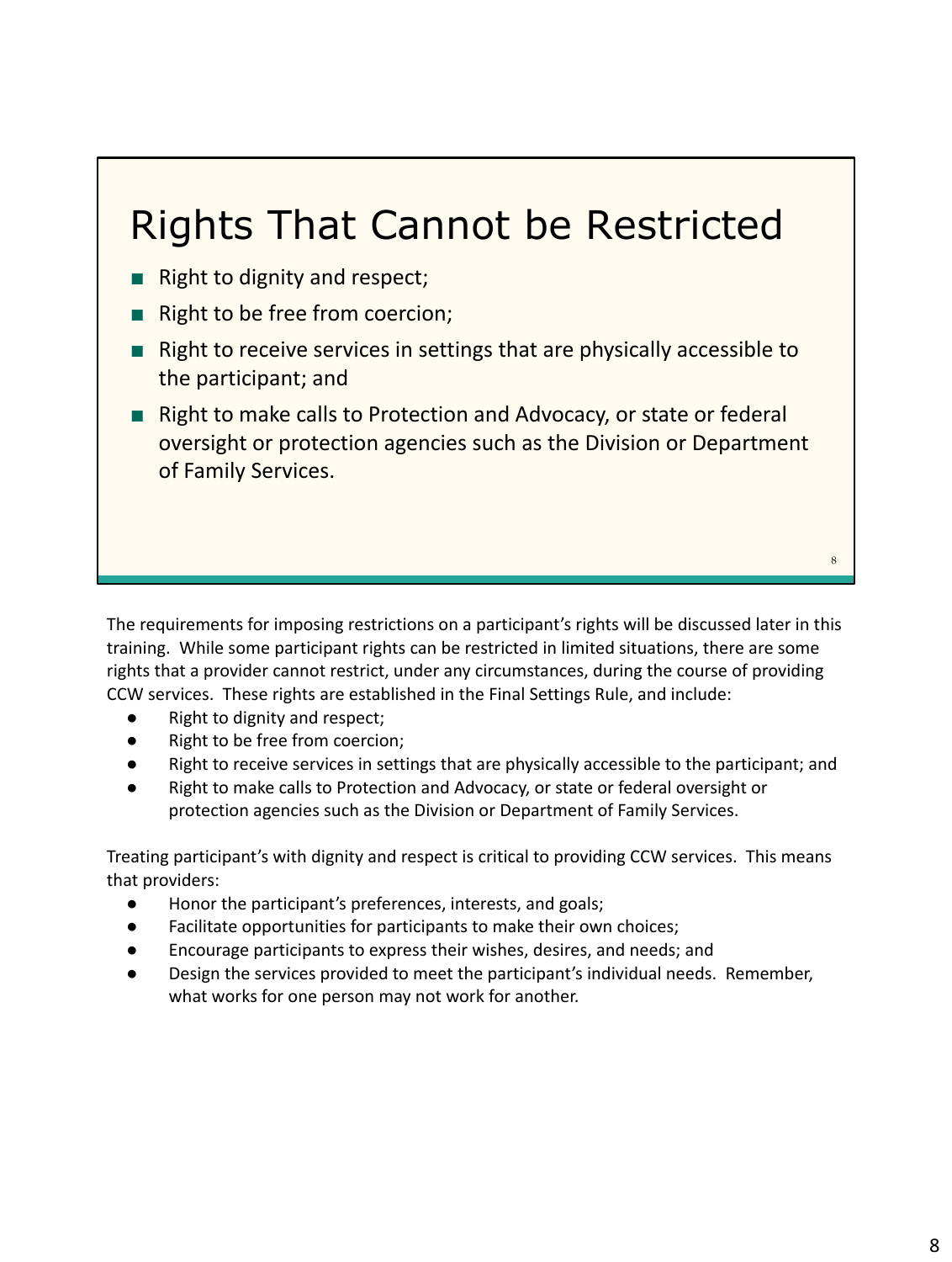### Participant's Right to Refuse **Services**

- Participants of CCW services have the right to refuse waiver services.
- Participants shall not be disciplined and cannot be charged a monetary fee for refusing service.
- Case managers must verify billing to ensure refusals are not billed as a provided service.
- Providers are encouraged to develop and implement policies to support a participant's right to refuse services.

Home and community-based waiver services are voluntary. Participants have the right to refuse these services, even for an hour or a day. As an example, a participant can choose to stay home rather than attending adult day services in another setting. Let's face it...sometimes we all need a day to break routine and relax.

While participants have the right to refuse services, it is still important for the provider to encourage participation. A participant choosing to stay home and just relax for a day is understandable; however, unless health related, if this happens consistently then there is an indication that the services the participant is receiving may not be meeting their needs. Providers should speak with the participant and work to understand why the participant is not engaged in their services. If necessary, request a meeting of involved individuals so they can work with the participant to identify what isn't working, and get input as to what needs to change so the participant is ready and willing to participate.

In the event that a participant chooses to refuse services, the provider cannot charge the participant a monetary fee or impose any sort of disciplinary action. Case managers are required to monitor when a participant refuses services in order to verify billing during the case manager's monthly review of provider billing. If a person is continually refusing services, case managers should discuss this decision with the participant to ensure the current supports and services meet the participants desires and needs.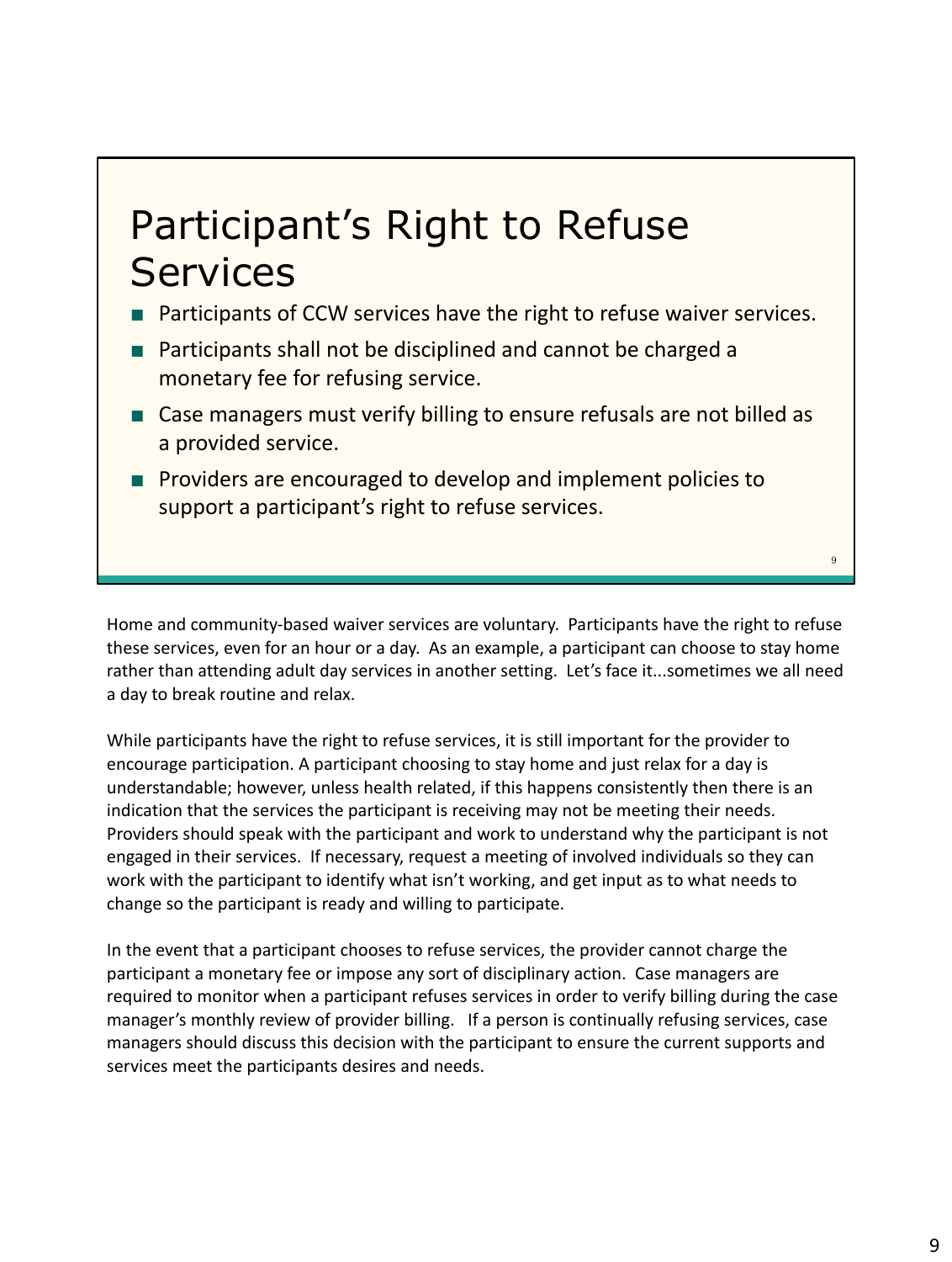Providers are encouraged to develop and implement a policy that ensures the right to refuse services. Policies will be discussed later in this training.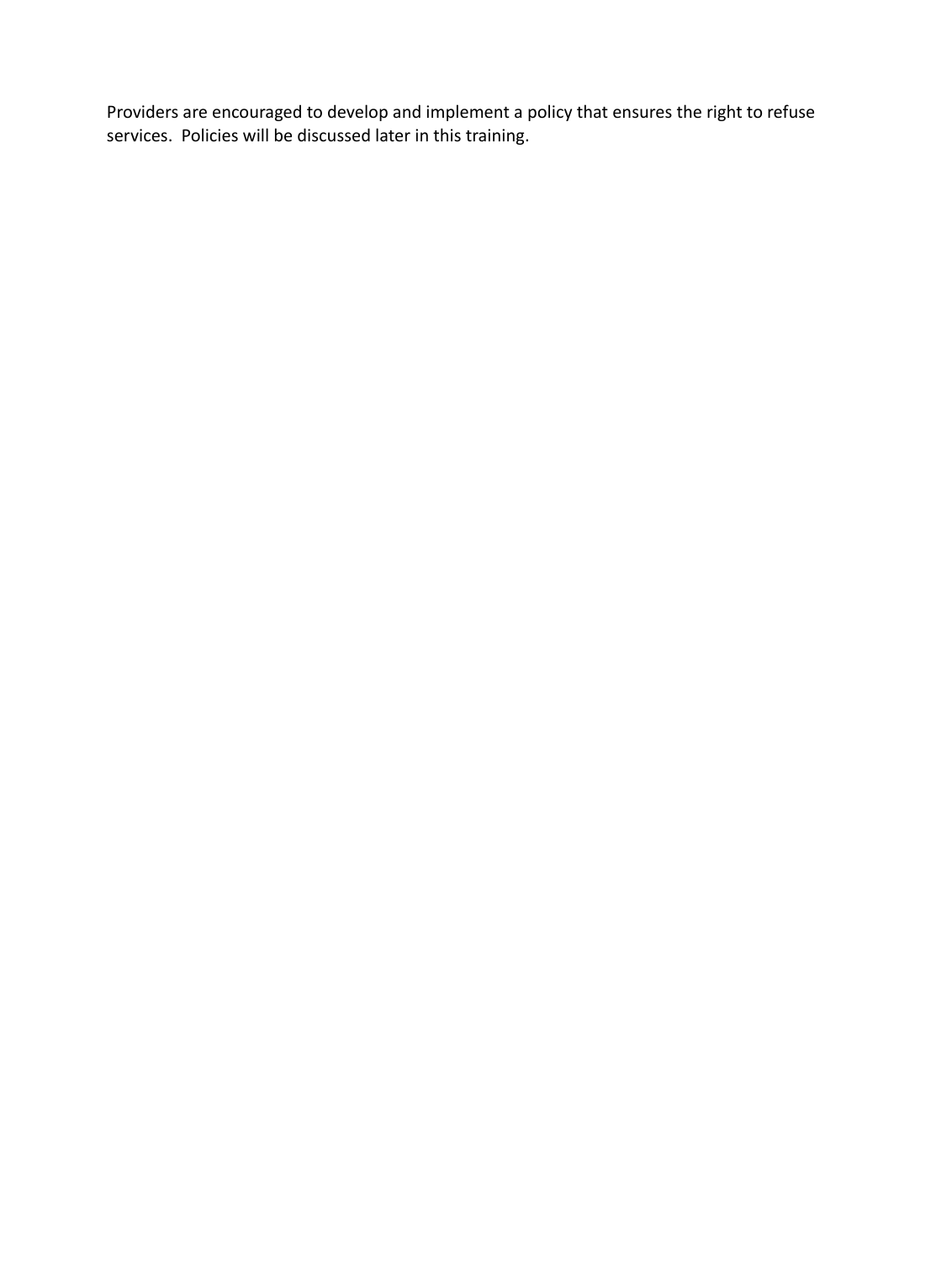### Restricting the Right to be Free From Restraint

- The court, legally authorized representative, or participant must authorize the limitation in writing.
- Other less restrictive interventions that will be used prior to the restraint must be included in the service plan and provider documentation.

10

In rare circumstances, a restriction on a participant's right to be free from restraint can be imposed.

It may be necessary to restrain a participant when they pose a significant danger to themselves or others. Physical, chemical, and mechanical restraints are permitted during the provision of assisted living facility services or respite services delivered in assisted living or nursing facilities. However, the use of restraint must follow specific requirements. Restraints must meet the standards established by the licensing agency, be ordered by a physician, and be necessary to address the participant's medical symptoms. As such, the nature of a restraint is expected to be short-term, in response to a specific event or identified behavior, and never performed for the purpose of discipline or convenience. Additionally, the use of restraints must be indicated in the participant's service plan. Only the least restrictive restraint should be implemented, and the provider must continue to support the participant's physical, health, and emotional needs.

Assisted living and nursing care facilities must comply with all protocols, practices, record keeping and personnel education and training requirements for the application of restraints in accordance with Chapter 11 of the Aging Division Rules for Program Administration of Nursing Care Facilities and Chapter 12 of the Aging Division Rules for Program Administration of Assisted Living Facilities.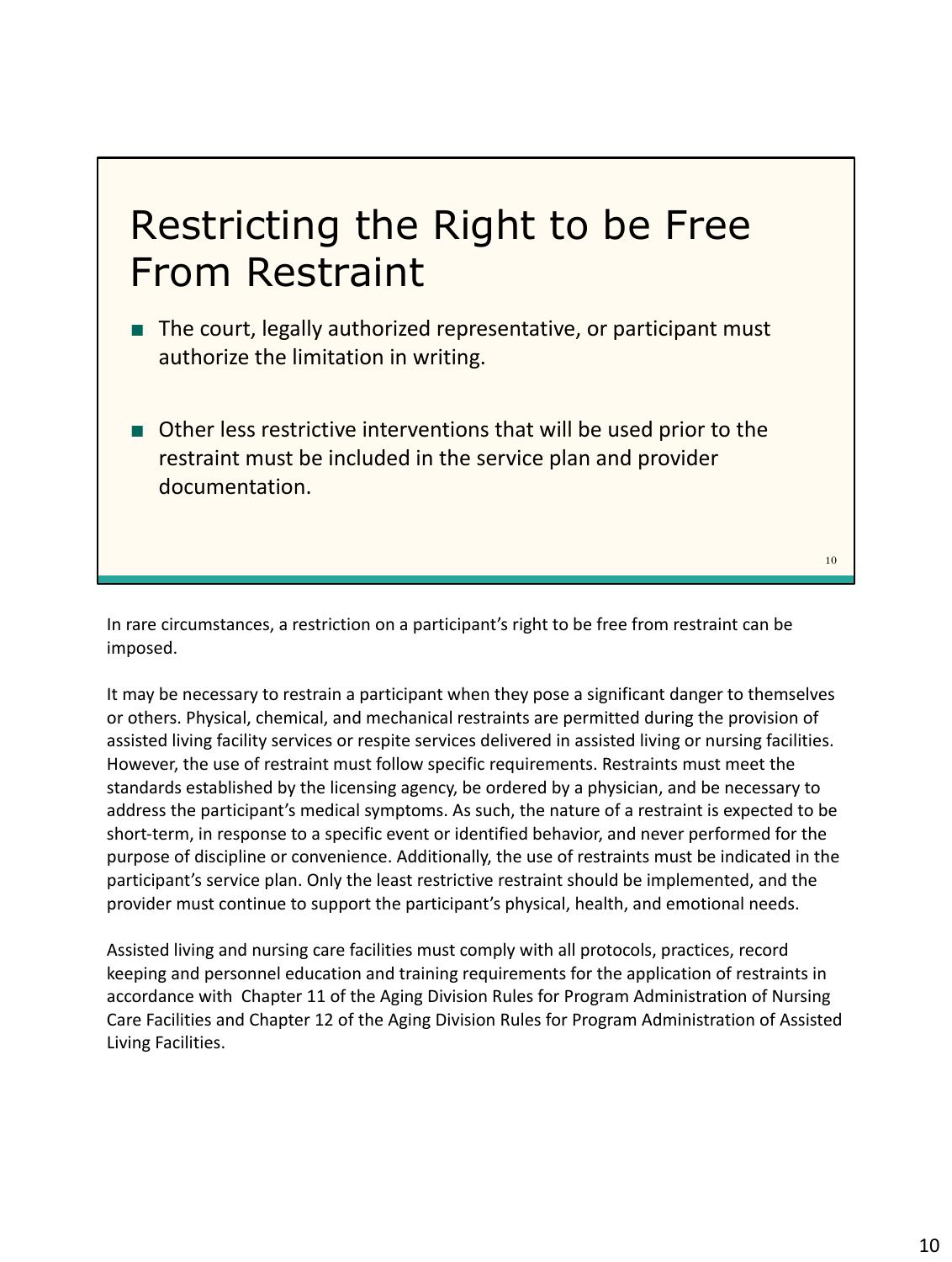### Provider Coercion and Retaliation are Prohibited

- Providers shall not request or require participants to waive or limit their rights as a condition of receiving services.
- Providers shall not intimidate, threaten, coerce, discriminate against, or take other retaliatory action against any individual who exercises any of their rights.

In accordance with the Final Settings Rule, providers cannot request or require participants to waive or limit their rights as a condition of receiving services. Providers may choose to not serve an applicant, or provide notice that they will no longer serve a participant, but they may not offer their services only on the condition that the participant waive any of their rights. Case managers are responsible for informing participants and legally authorized representatives of their rights during the application process, and throughout the year at team meetings and during regular visits. Participants should know their rights, and should be exercising those rights while they are receiving services.

Providers shall not intimidate, threaten, coerce, discriminate against, or take retaliatory action against an individual who exercises their rights. Retaliatory acts are also prohibited by any provider type if a participant, legally authorized representative, case manager or provider, or other member of the participant's team files a complaint or incident, or is involved in an investigation resulting from a complaint or incident report.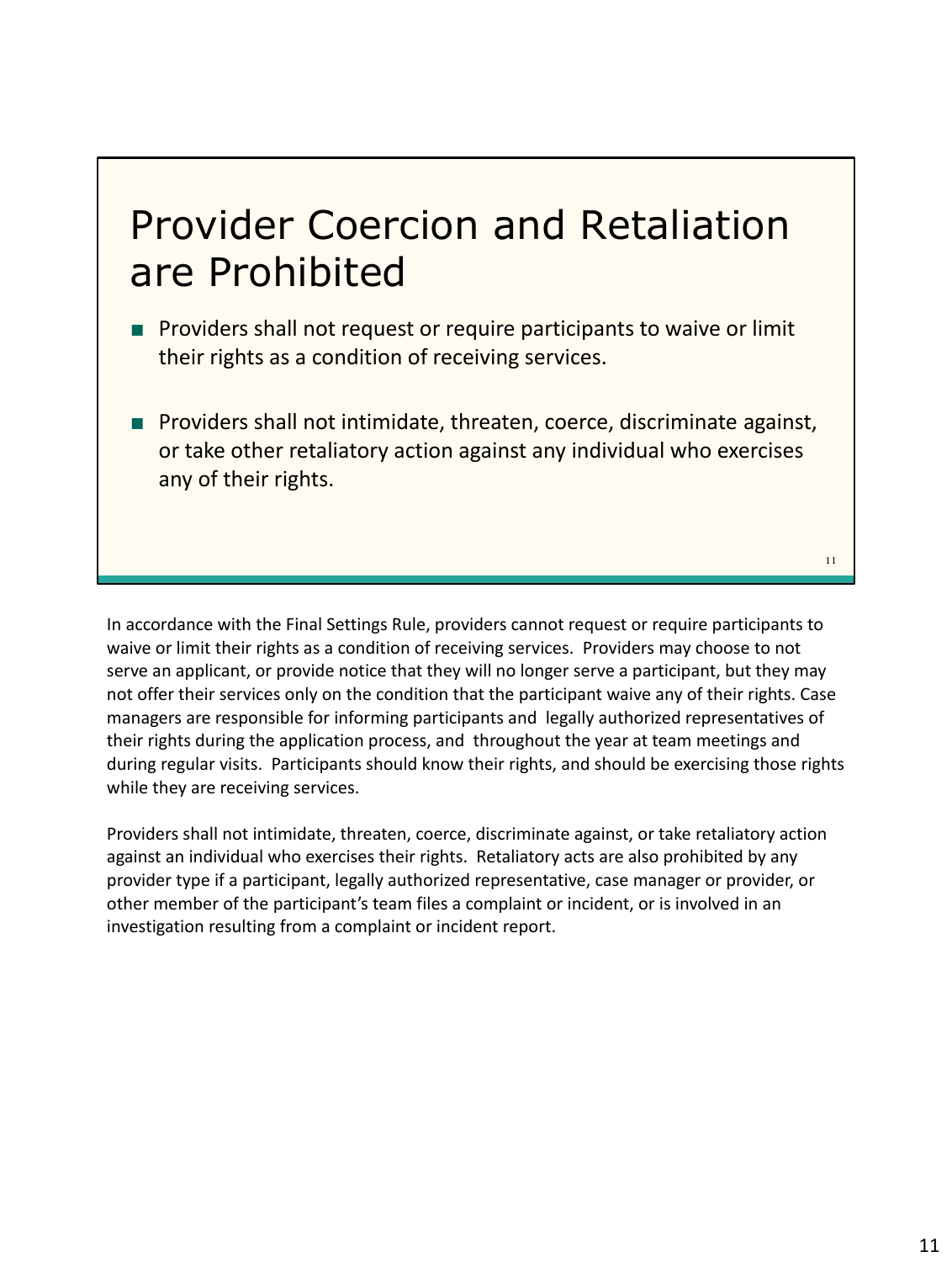



When a restriction is deemed necessary, the service plan shall include a rights restriction protocol that addresses the reasons for the rights restriction, and provider guidance on implementation of the restriction.

12

In limited circumstances, a participant's rights may be restricted. If a participant's team determines that a restriction of a participant's rights is necessary, the reason for the restriction must be thoroughly documented in the service plan and meet the requirements outlined in the Final Settings Rule. Additionally, providers should receive guidance on how and when a restriction will be implemented.

Adult day care, assisted living, and nursing care facilities must comply with all protocols, practices, record keeping, as well as personnel education and training requirements for the application of restrictive interventions in accordance with Aging Division Rules and 42 CFR §483.12. The Wyoming Department of Health, Aging Division monitors for the unauthorized use or misapplication of restrictive interventions as part of the facility survey and licensure processes.

Additionally, the HCBS Benefits and Eligibility Specialist (BES) team reviews and monitors the development of the services plan and reviews restrictive interventions included in the service plan. The HCBS Provider Support Incident Management Specialist team (IMS) investigates complaints and incidents regarding misapplication of restrictive interventions, violation of participant rights, and non-compliance in service delivery that are submitted by case managers, providers, legally authorized representatives, other stakeholders, and community members.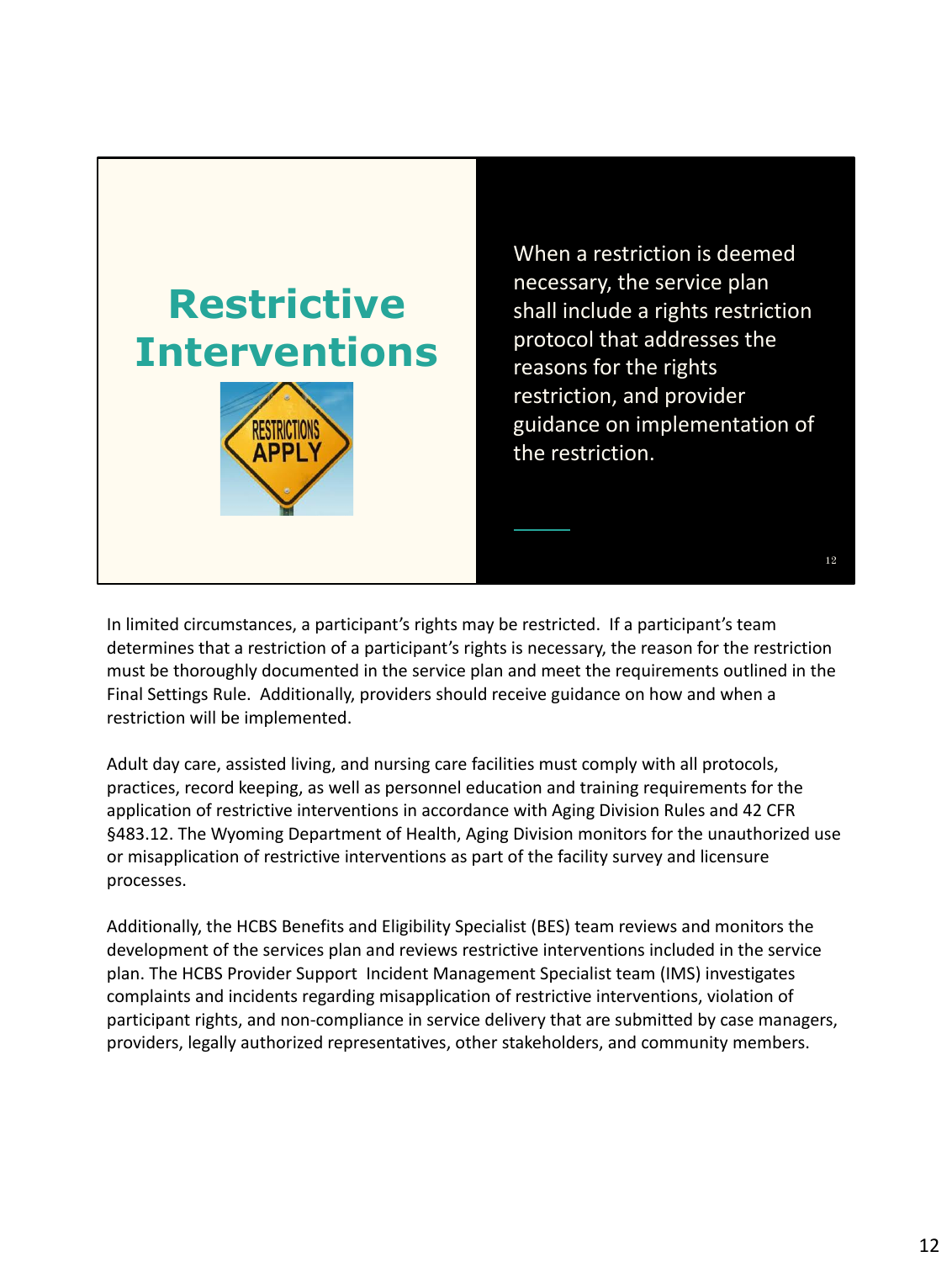### Things to Consider When Restricting a Participant's Rights

- Restricting the basic human rights of an individual is a REALLY BIG DFAL!
- Restricting an individual's rights must NEVER be for the convenience of a provider or legally authorized representative.
- Restricting an individual's rights may lead to increased frustration and incidents.

Restricting a participant's basic human rights should never be taken lightly, and should never be the only response to a challenging situation. The team needs to identify ways to address the concern that don't include limiting individual rights. Given that the CCW is intended to help people enhance and retain skills, this might be an opportunity for participants and teams to identify meaningful goals and objectives. There must be a specific reason for imposing a rights restriction, and that reason can never be for the convenience of the provider or the legally authorized representative, or just because the legally authorized representative feels it would be in the best interest of the participant.

Think for a minute about how you would respond if you couldn't make basic decisions such as what you could eat, and when. Are you a coffee drinker? Do you like to settle down with a glass of wine after work? Are you all for a nightly dip into the chocolate ice-cream container? Imagine that you have just been told that you can't indulge in any of those pleasures any longer. Imagine being told that you *have* to make your bed every morning. How would you react? If someone told me I couldn't have my coffee or wine, I am certain that my response would be less than optimal.

When an individual's rights are restricted, it takes away the individual's control over their own life. When people don't have control, people may become frustrated and seek to find some control in other ways. This control may be demonstrated through an increase in outbursts, aggression, or other behavior that will challenge a provider.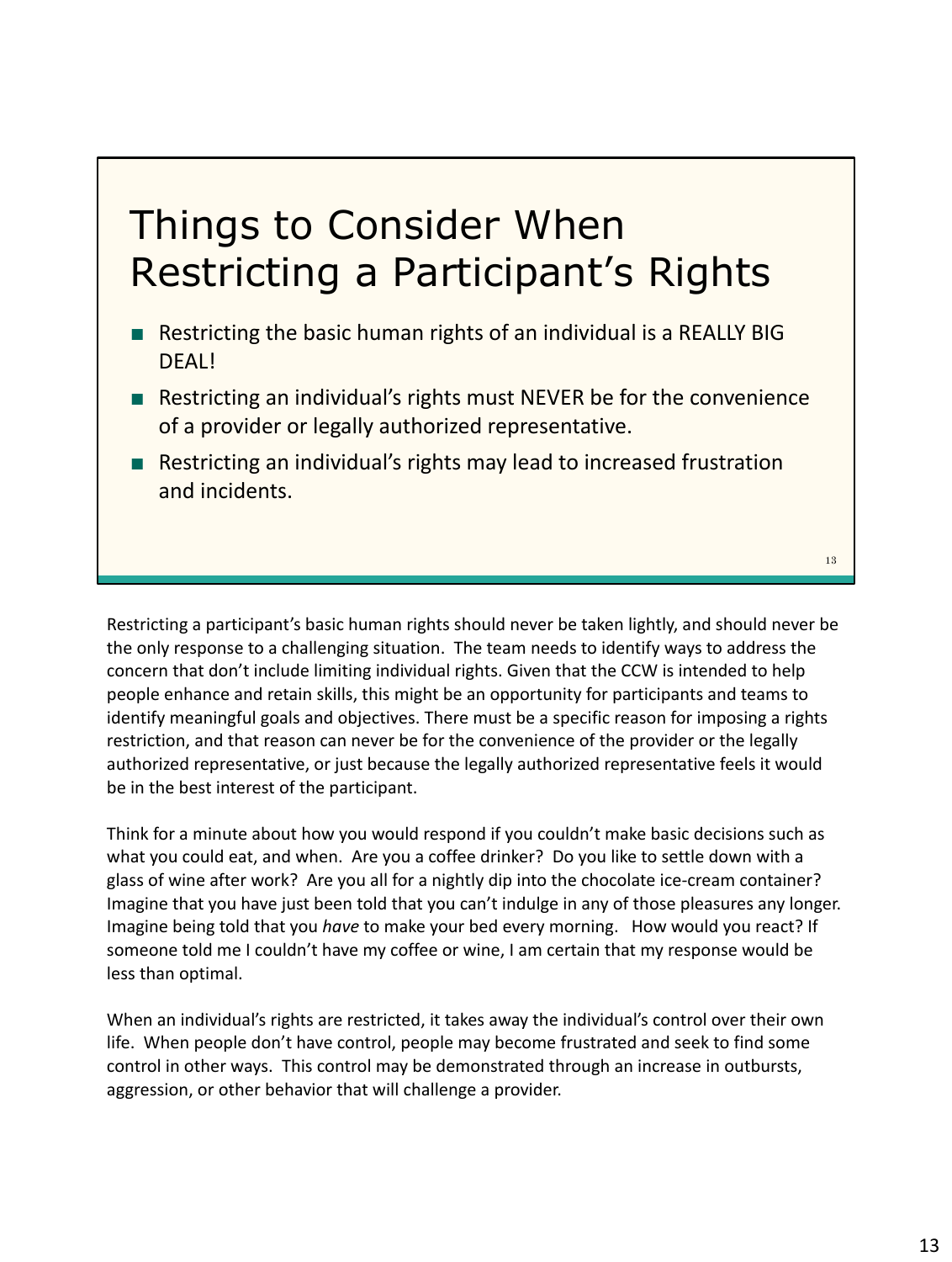### Identify When a Restrictive Intervention is Necessary

- Review concerns.
- Ask questions.
- Review other supports that are available, and other strategies that have been tried in the past.
- Identify the need the team is trying to mitigate.
- Identify potential negative issues associated with the restriction.

The first key to identifying a need for a restrictive intervention is for the case manager, the participant, providers, and any other individuals the participant would like to have involved to be on the same page. It is important for the service plan to be developed in collaboration with the participant. This type of collaboration is person-centered, and will result in the best service plan for the participant.

Before imposing a restrictive intervention, be sure to ask questions. Look for other ways to address the health or safety need that don't require a restrictive intervention. If there is a strategy that works, be sure to document this information in the service plan.

Be sure to identify the safety need that the team is working to mitigate. Often times what might first seem like a safety need might be the personal preference of a legally authorized representative or provider. Is being overweight a safety concern as defined by a physician, or is it a fact that makes a family member or provider unhappy?

Although there may be a very real reason for a restrictive intervention, the team should identify how to address concerns while ensuring that the intervention is as minimal as possible. For example, Mary enjoys a late night snack. She also has a bit of a sweet tooth, which complicates her diabetic diagnosis. At night she enjoys Oreos and milk. Mary's provider tracks her blood sugars each morning and notices that the blood sugars have gradually been increasing. The provider expressed their concern about the blood sugars during a team meeting. Mary is not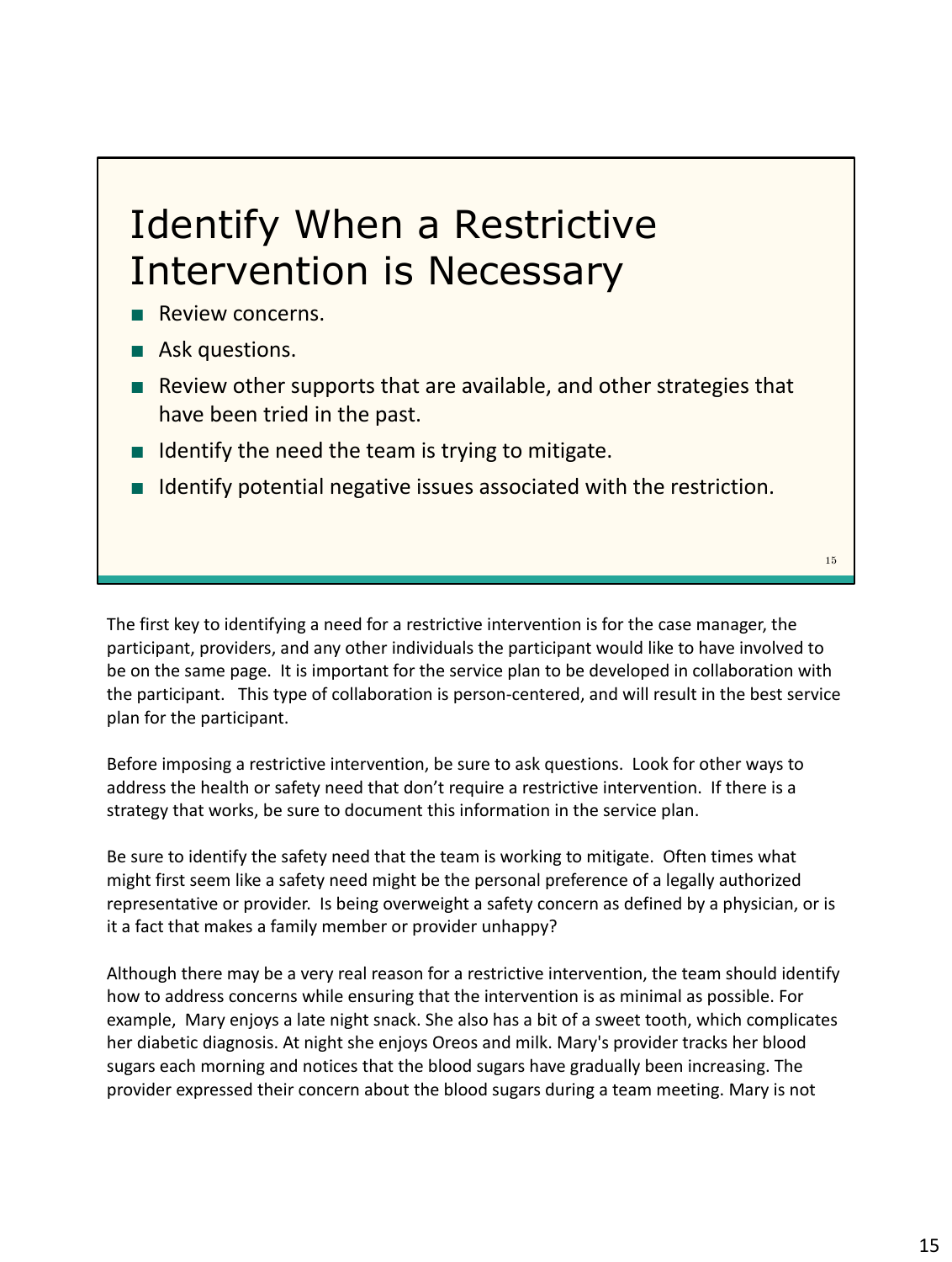willing to give up her Oreos. The team works together to discuss some options with Mary and consult her physician. The physician recommends that Mary refrain from eating her Oreos after 8pm to regulate her morning blood sugar level. Mary agrees to having her Oreos before 8pm and the team works to update her service plan with the restriction of sweets after 8pm.

Any time the potential of a restrictive intervention is discussed, consider the negative impact that it may have on the participant. What does the provider need to be aware of to provide this restrictive intervention safely and appropriately? In Mary's case, if the restriction as written does not have the desired result of lowering her morning blood sugar levels, the team may need to revisit the restrictive intervention with Mary and make adjustments to support Mary's ongoing health and safety.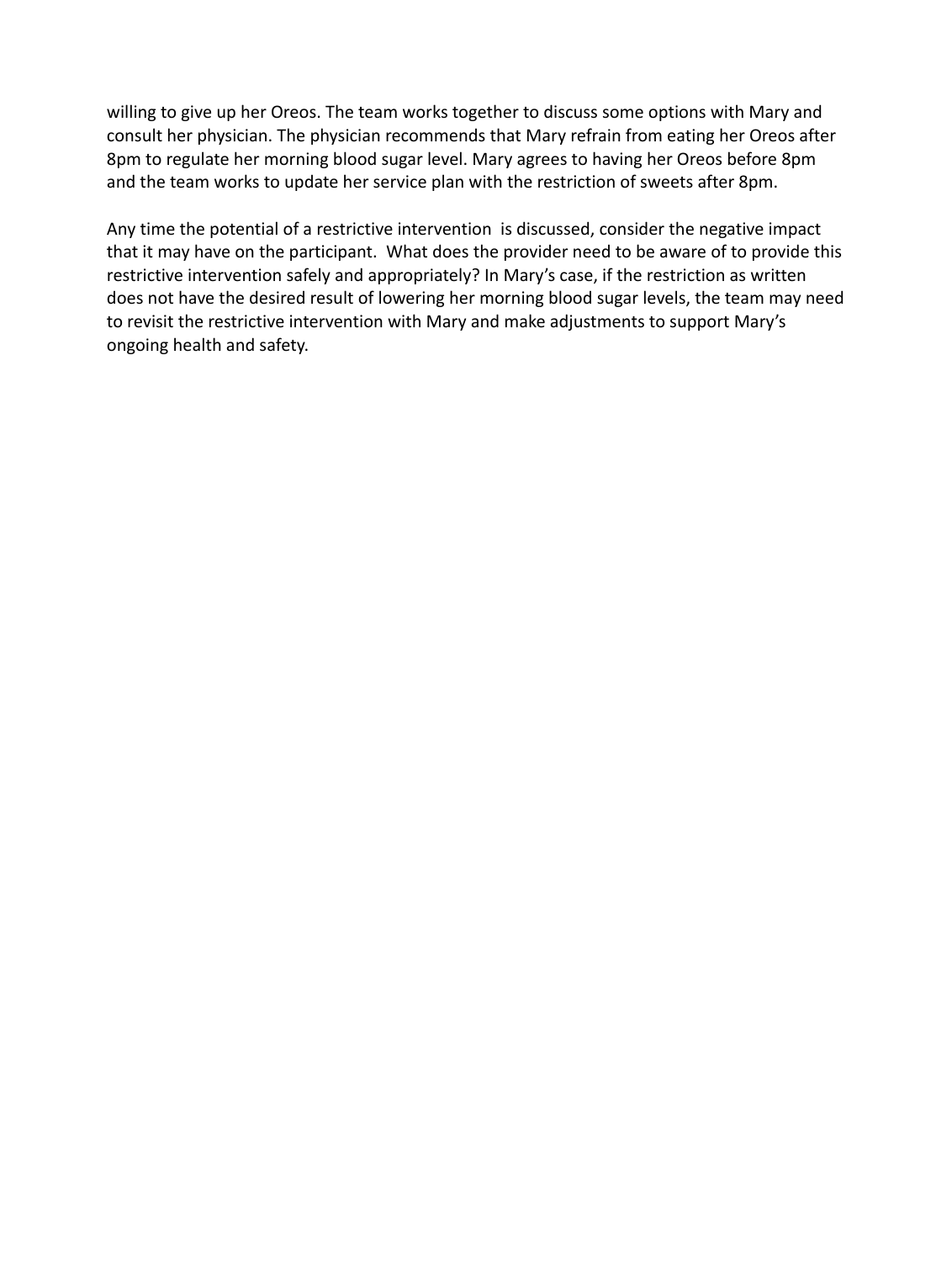### Restrictive Intervention Criteria

- Identify specific individualized need with periodic reviews;
- Monitoring and documenting positive Interventions;
- Document previous methods that did not work;
- Review ongoing effectiveness w/ established time limits; and

■ Informed consent and assurances.



As established in subsection (c) of the Final Settings Rule, the use of restrictive interventions must be supported by a specific assessed need and justified in the participant's service plan. The service plan must:

- Identify a specific and individualized assessed need;
- Document the positive interventions and supports used prior to any modifications to the person-centered service plan;
- Document less intrusive methods of meeting the need that have been tried but did not work;
- Include a clear description of the condition that is directly proportionate to the specific assessed need;
- Include a regular collection and review of data to measure the ongoing effectiveness of the modification;
- Include established time limits for periodic reviews to determine if the modification is still necessary or can be terminated;
- Include informed consent of the individual; and
- Include an assurance that interventions and supports will cause no harm to the individual.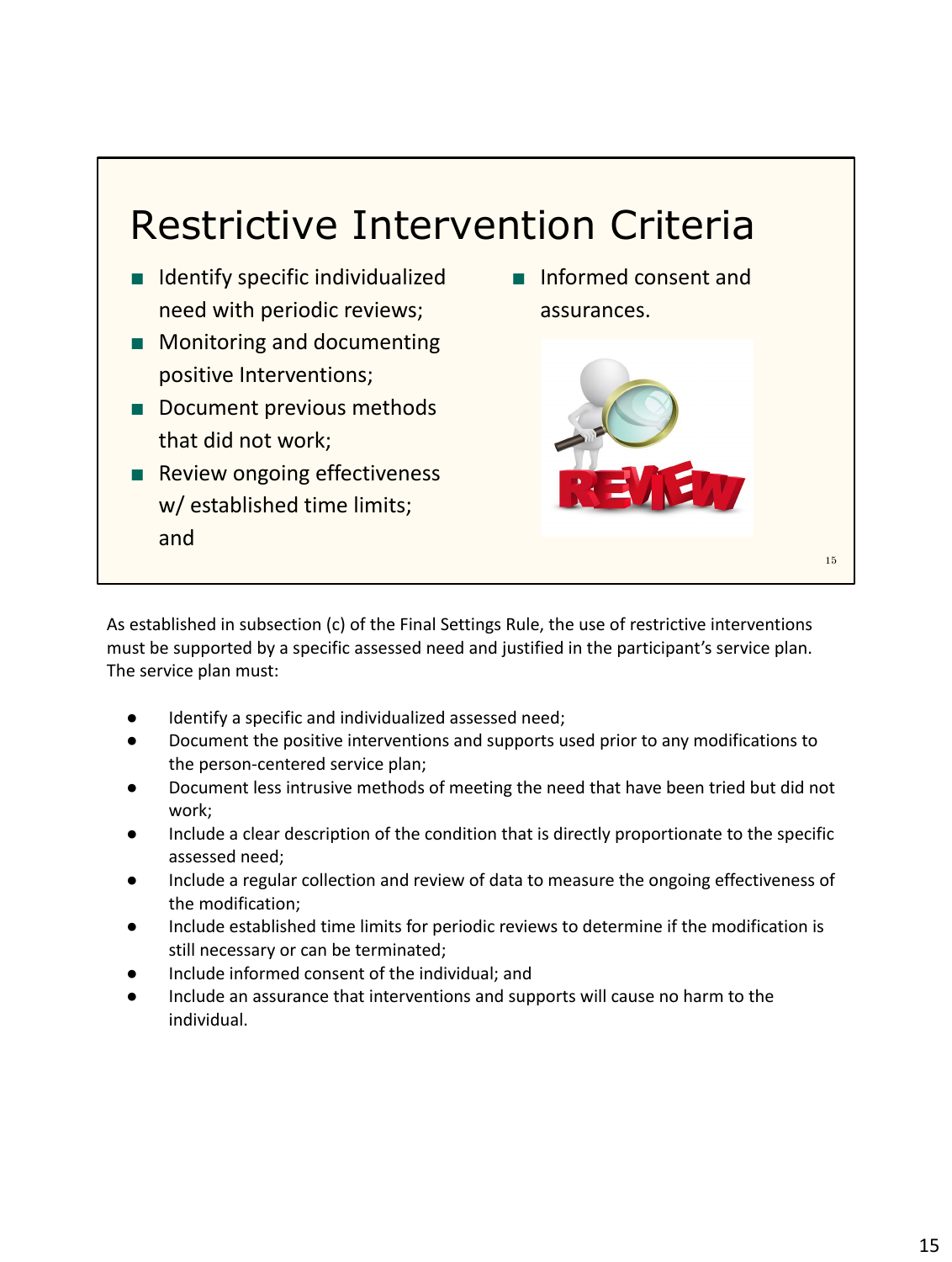### Implementing a Rights Restriction

- Train providers and provider staff members on how to implement restrictions and maintain participant dignity.
- Educate participants.
- $\blacksquare$  Identify what part(s) of the right the participant can exercise.
- Track, document, and report.
- Communicate changing needs and associated risks.

Any person who delivers services to a participant must understand each participant's rights, as well as specific limitations of those rights. The provider and case manager are responsible for developing specific guidance in the service plan that explains how services should be conducted. Providers must ensure that this information is adequately communicated to all staff members. Individuals involved in the day-to-day work must have complete and accurate information!

Participants have the right to refuse a restrictive intervention. If the provider is unable or unwilling to provide services to the participant without a restriction, the case manager is responsible for discussing this matter with the participant. The case manager is required to explain the options available to the participant, and assist them in finding a new provider or other service options, if necessary.

Although a participant's rights may be restricted in some way, it is not an all or nothing proposition. While the CCW program does allow for the restriction of certain rights, blanket restrictions put in place across an entire setting are prohibited. Rights restrictions must be imposed on an individual basis. For example, an assisted living facility cannot impose a blanket restriction on every participant's right to have a lock and key for their bedroom door. A person's right to eat what they want, when they want may be restricted based on orders from a licensed medical professional; however, that participant can still have some control over what and when they eat. The team should work together to find creative ways to offer that person as much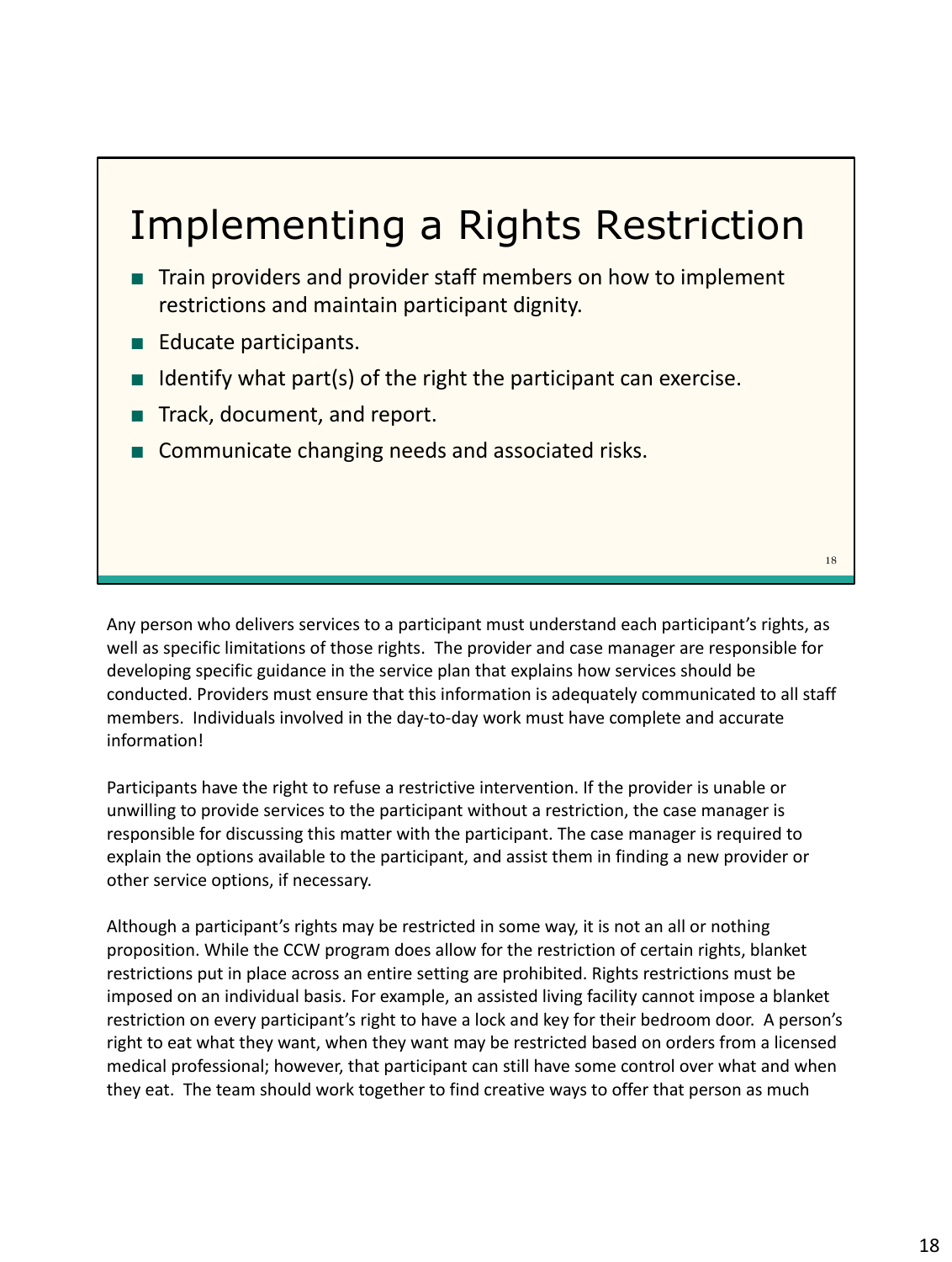control as possible in their own life.

What happens if things don't work? What happens if things improve? Either way, you want to make sure to document how you see health, behaviors, and decision making change or stay the same. Be sure the service plan includes the strategies that haven't worked, as well as those that have. These are elements that perhaps only you as the provider see on a daily basis. The team may not see these elements until it comes time to review the plan or if a crisis occurs. You need to ensure that you are documenting progress and are keeping the team informed. This type of plan depends 100% on the provider documenting progress and keeping the team informed.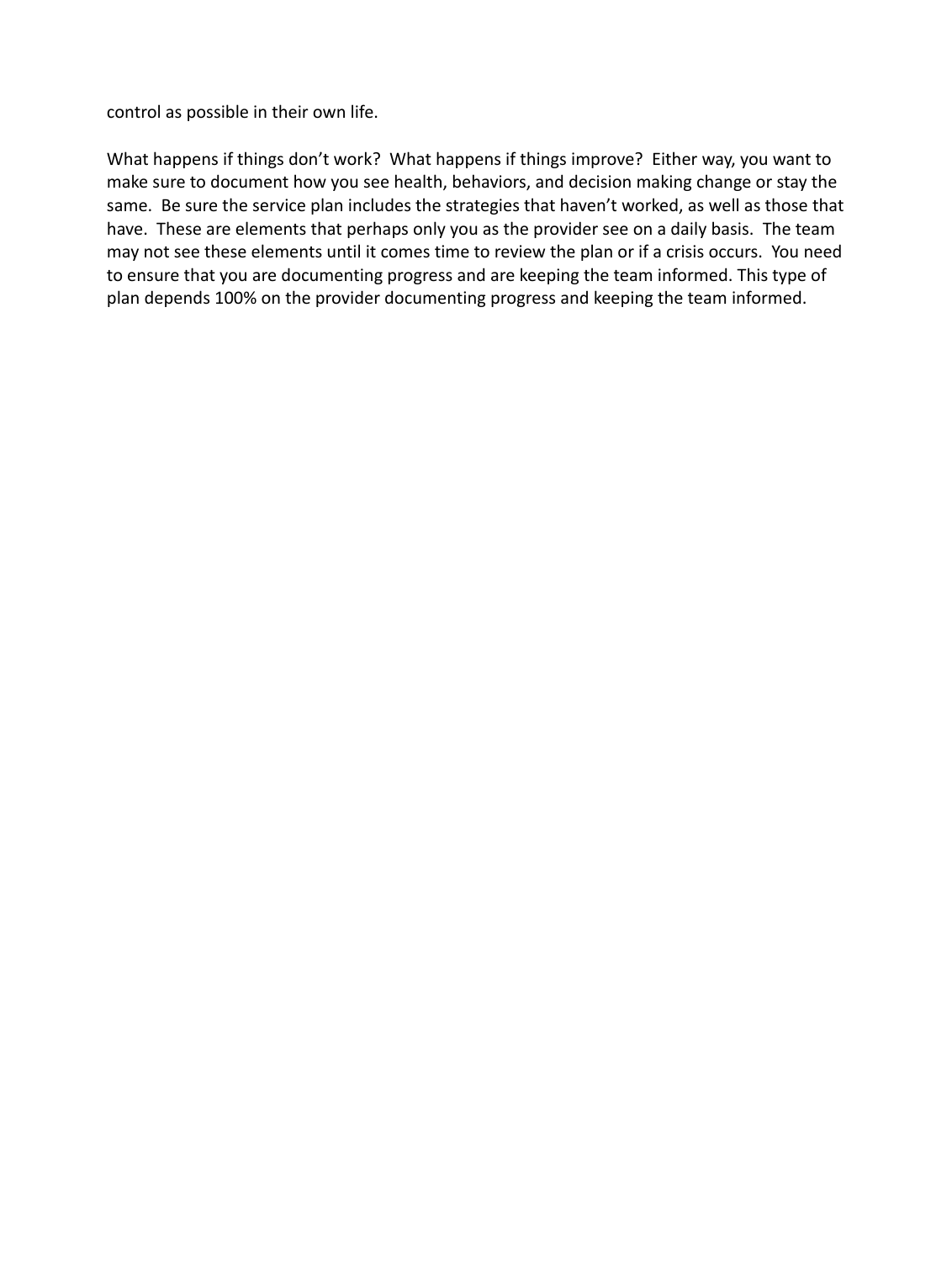### Restoring a Participant's Rights

- Minimize the effects of the restrictive intervention.
- Encourage communication about the restrictive intervention
- Assist the participant with understanding their progress
- Actively review the restriction to see if it can decrease over time, even if the right cannot be completely restored.

Participants of the CCW may have life-long restrictive interventions due to medical diagnosis, but they may also have short term restrictive interventions to assist with healing from an injury or medical procedure. Whether the restrictive intervention is likely long term or intended to be implemented until a specific health goal is reached, it is important to communicate the purpose of the restrictive intervention with the participant regularly. Participants' feelings, wants, and needs should continuously be a factor in the restrictive intervention and its ongoing implementation.

Rights restrictions should be reviewed at least every six months. During these reviews, the participant and their team should discuss ways in which the restriction can be relaxed, even if it can't be completely removed. The team should communicate as a whole about progress of the restrictive intervention, whether it is in support of easing the restriction or additional needs for the health and safety of the participant.

As an example, when Ellie, Carl's wife and primary caregiver, passed away this year his team worked to develop a plan to ensure his ongoing health and safety. Carl and his team located an assisted living facility (ALF) that could offer Carl the support he needed and the privacy he desired. After a few weeks in the ALF, Carl fell three times when alone in his apartment. The team met and discussed the safety concerns with Carl and together decided that a restrictive intervention of privacy would be added to the service plan. The intervention would allow for staff to enter his room and perform checks every two or three hours. Carl was given a Personal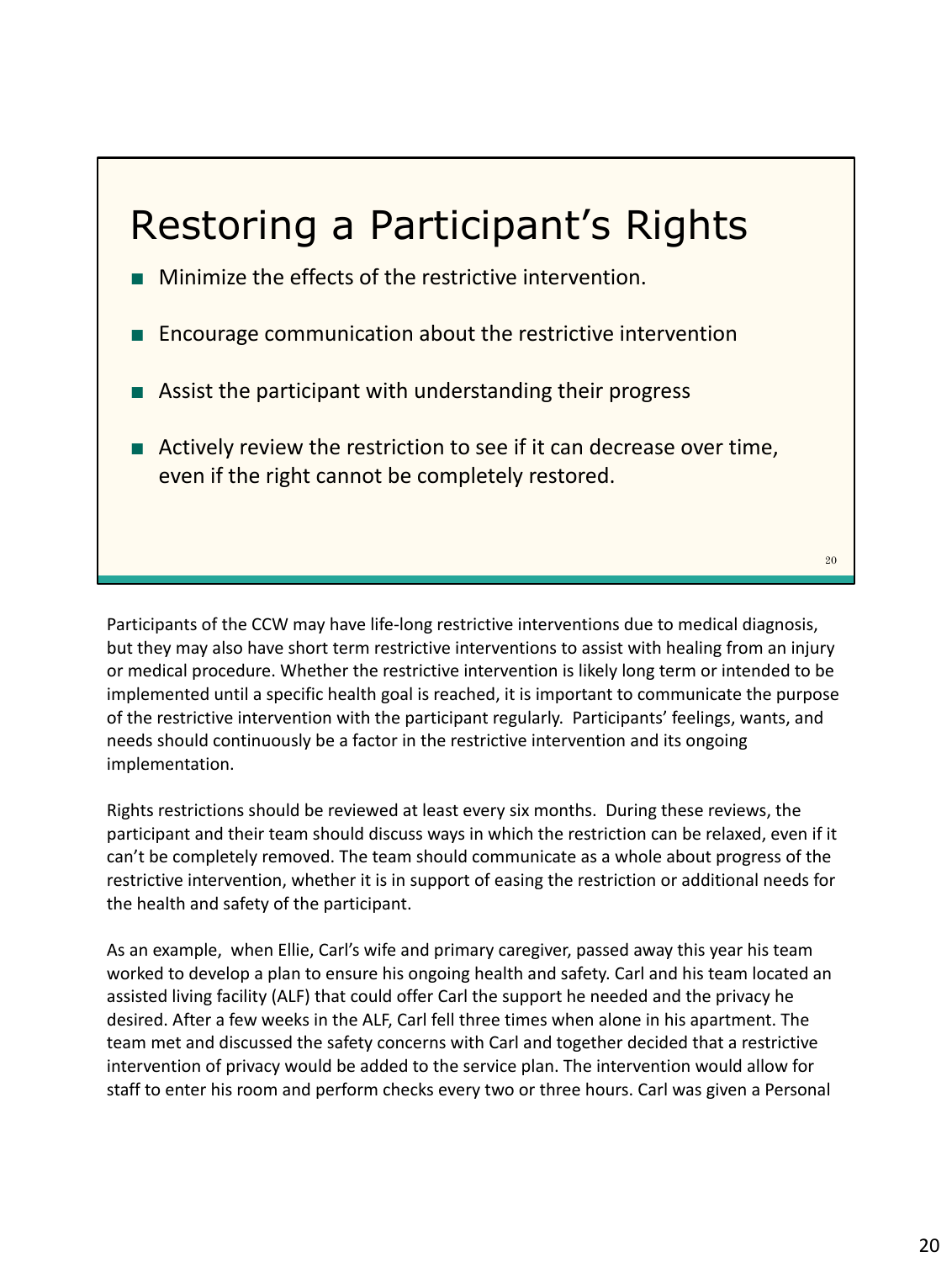Emergency Response System (PERS) pendant and encouraged to utilize it if and when he began to feel unstable. The team agreed to a goal of eight weeks with no falls, at which time the privacy intervention and checks would be removed from the service plan. Carl becomes comfortable with using his PERS pendant within the first month. He successfully calls for help when he is feeling unsteady several times and does not have a fall over the course of the eight weeks. The staff at the ALF communicate to the team that Carl has successfully met his goal. The restrictive intervention related to Carl's privacy is removed, and he continues to utilize his PERS pendant when he feels unstable.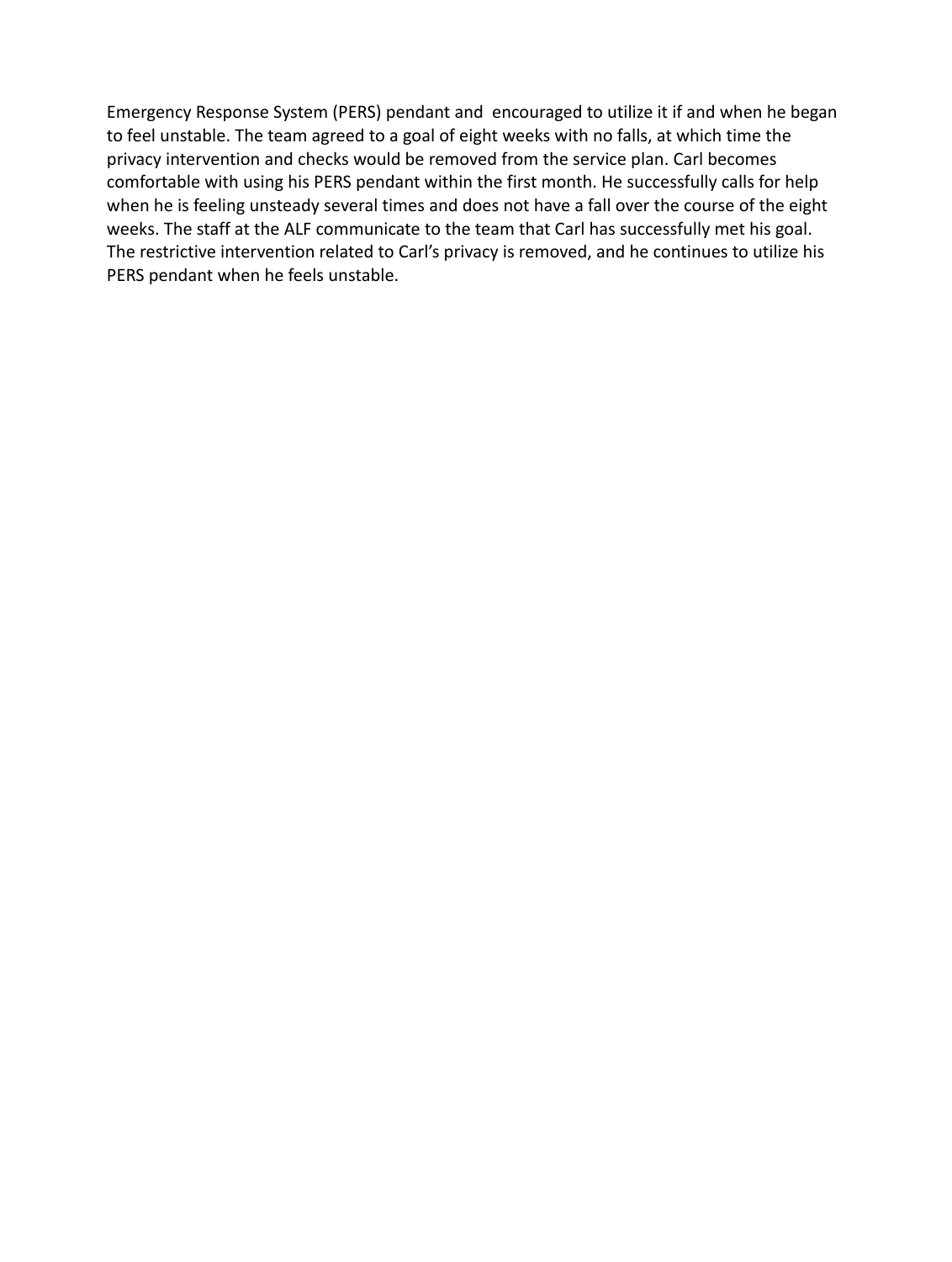# Inadvertent Rights Restrictions 18 ■ "You can't have dessert if you don't finish your dinner." ■ "It's 10:00 pm. You can't go for a walk." ■ "You don't need another soda. You've already had one today."

Occasionally, providers or provider staff members impose limitations on the rights of participants without realizing it. *READ SLIDE.*

Sometimes these inadvertent rights restrictions are imposed because of provider or staff member preferences and beliefs. For example, Sally, the staff member who works with Jill, read an article about the negative effects that sugar and grain have on a person's immune system. Jill has Psoriasis, which is an autoimmune disease. Sally decides that Jill should stop eating Frosted Mini-Wheats, which is Jill's favorite breakfast, because of the high grain and sugar content. Since Sally helps Jill with her grocery shopping, Sally makes sure that the Frosted Mini-Wheats don't make it into the grocery cart. When Jill doesn't have her favorite cereal, Sally suggests that she have eggs and plain yogurt for breakfast. Sally thought she helped Jill make a great choice, but what Sally did was restrict Jill's right to eat what she wanted for breakfast.

It is important to remember that CCW participants are adults who have been making decisions all of their lives. These types of rules can be offensive or demeaning and should be avoided unless there is a documented reason in the service plan. Instead of putting arbitrary limitations on choice, providers should encourage participants to make the best choice. Even if the participant doesn't make the choice the provider thinks is the best or creates an inconvenient situation for the provider, the provider must continue to encourage the best choice without restricting rights that would be available to a person not receiving waiver services.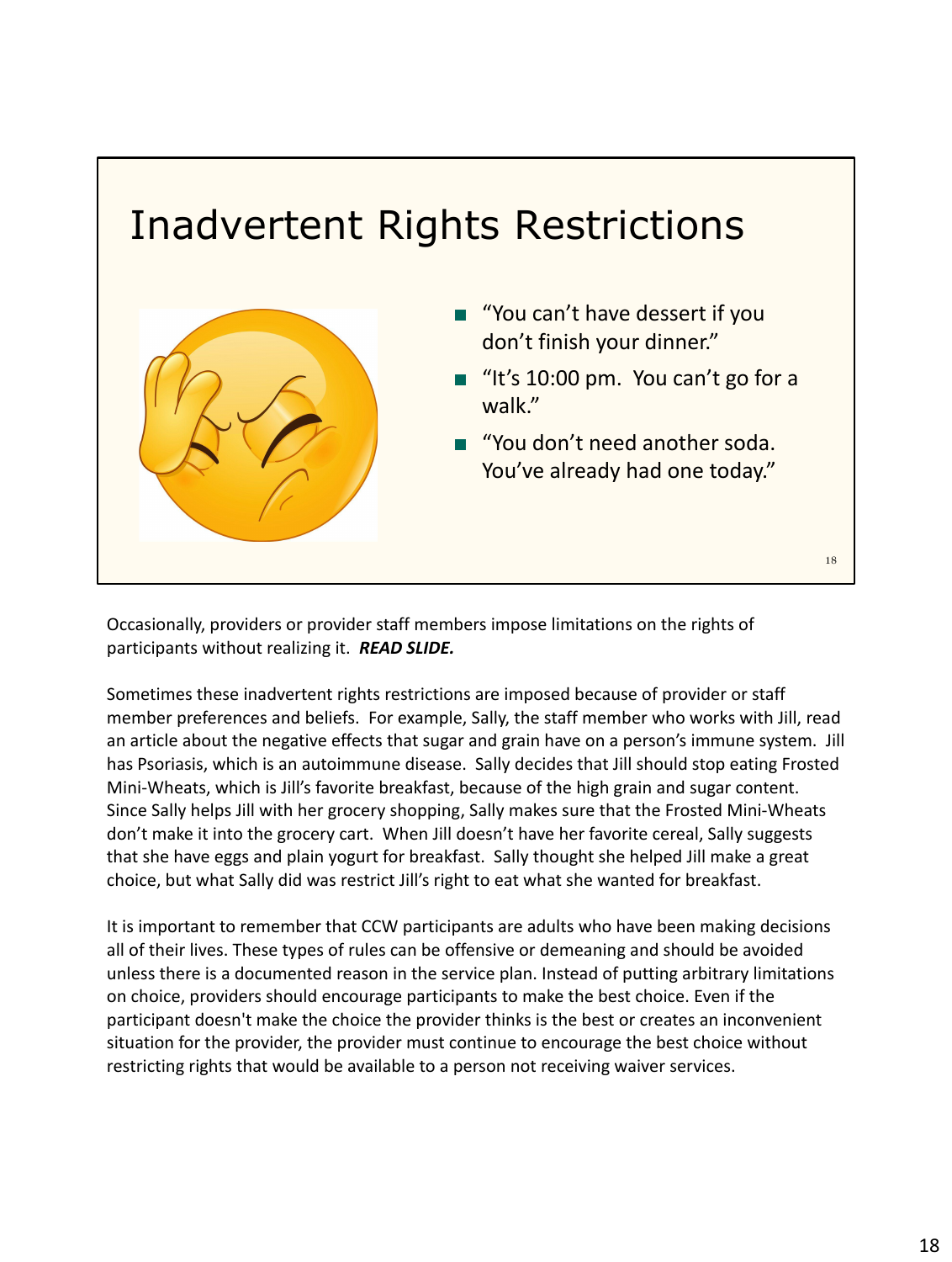### Division Review of Rights Restriction Implementation

- Case manager conducts monthly service plan monitoring activities, screening for potential risks or concerns.
- Providers and case managers assess a participant's satisfaction, evaluate effectiveness and ensure services are delivered according to the service plan.
- Case manager must report the unauthorized use of or misapplication of rights restriction as critical incident.

19

Case managers must ensure that the restrictive intervention meets the requirements established in the Final Settings Rule and conduct monthly plan monitoring, screening and risks. Providers must ensure that they are following the restriction that has been included in the participant's service plan and accepted by the plan of care team. Implementation of the restriction of participant rights must be assessed for participant satisfaction, evaluated for effectiveness, and ensure services are delivered according to the service plan. Similarly, if a Provider Support or Benefits and Eligibility Specialist reviews the participant's service plan as part of a quality improvement review or as a result of any other review, and identifies restrictive interventions that do not comply with the CCW, the case managers will be contacted and required to modify the intervention to comply with the Final Settings Rule. Case managers must report the unauthorized use of or misapplication of restriction interventions as critical incidents or complaints.

If the Division identifies deficiencies in how the restrictive intervention is explained in the participant's service plan or in how the provider is imposing the restriction, follow-up including a modification to the participant's service plan, provider corrective action, or elimination of the restrictive intervention may be required.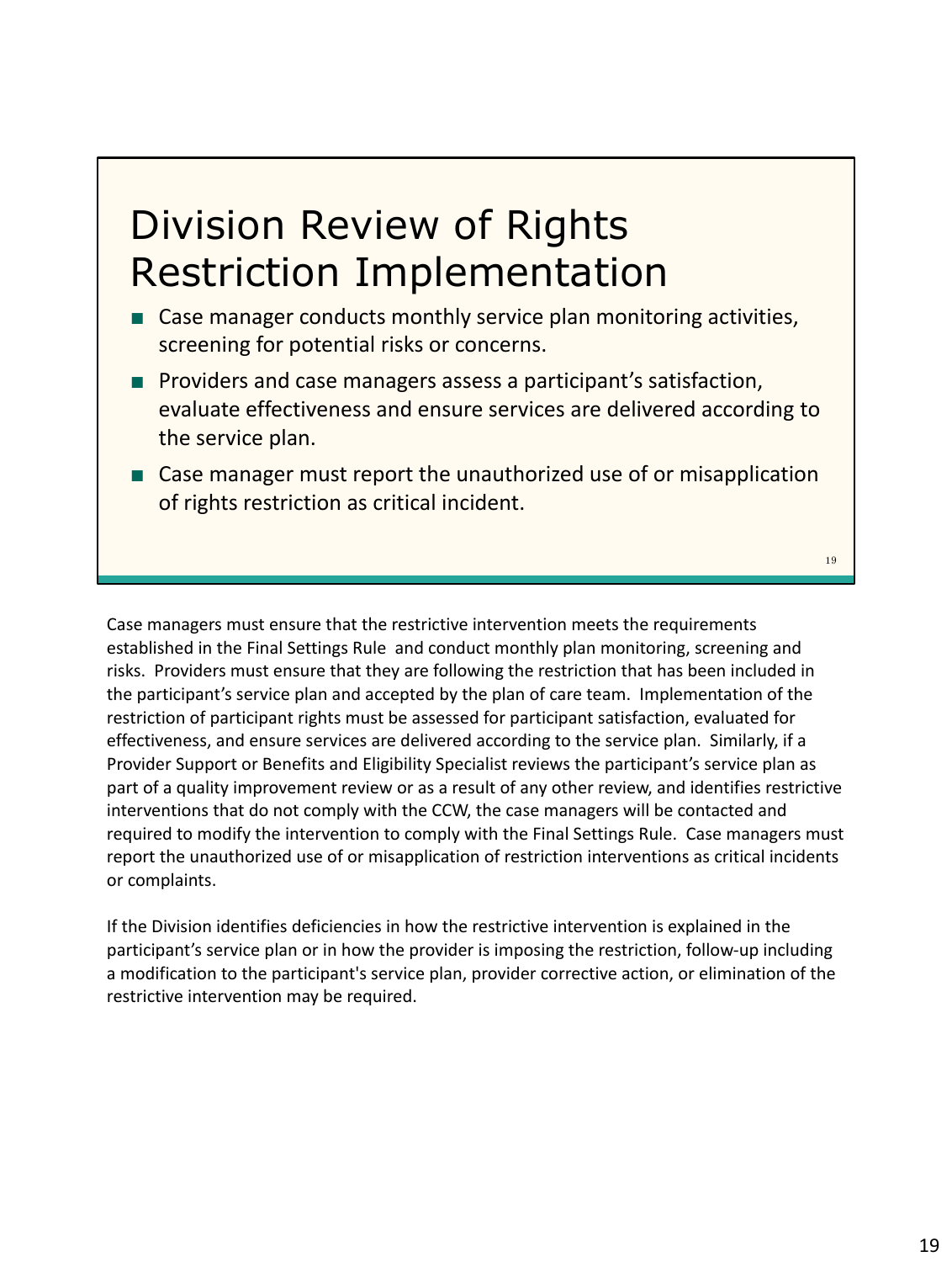

A provider is encouraged to have and implement specific policies and procedures to protect and promote the rights of participants.

20

CCW providers licensed by the Division of Aging are required to create and implement policies and procedures supporting their business practices, as well as the health and safety of participants. CCW providers are encouraged to further develop their policies and procedures to comply with the Final Settings Rule and HCBS standards.

These policies and procedures should be given to participants and legally authorized representatives when the participant enters services, at least annually thereafter, and any time a significant change occurs. The policies and procedures must be presented in a manner that is easily understood; given verbally, in writing, or in other modes of communication that may be necessary for understanding; and in the native language of the participant or legally authorized representative.

These policies and procedures are a best practice and should clearly communicate how participant rights are promoted and protected while the provider is delivering services. These policies and procedures should also provide information about the provider's obligation to monitor and document changes in the participant's needs during waiver services, and how those changes will be reported to teams for review.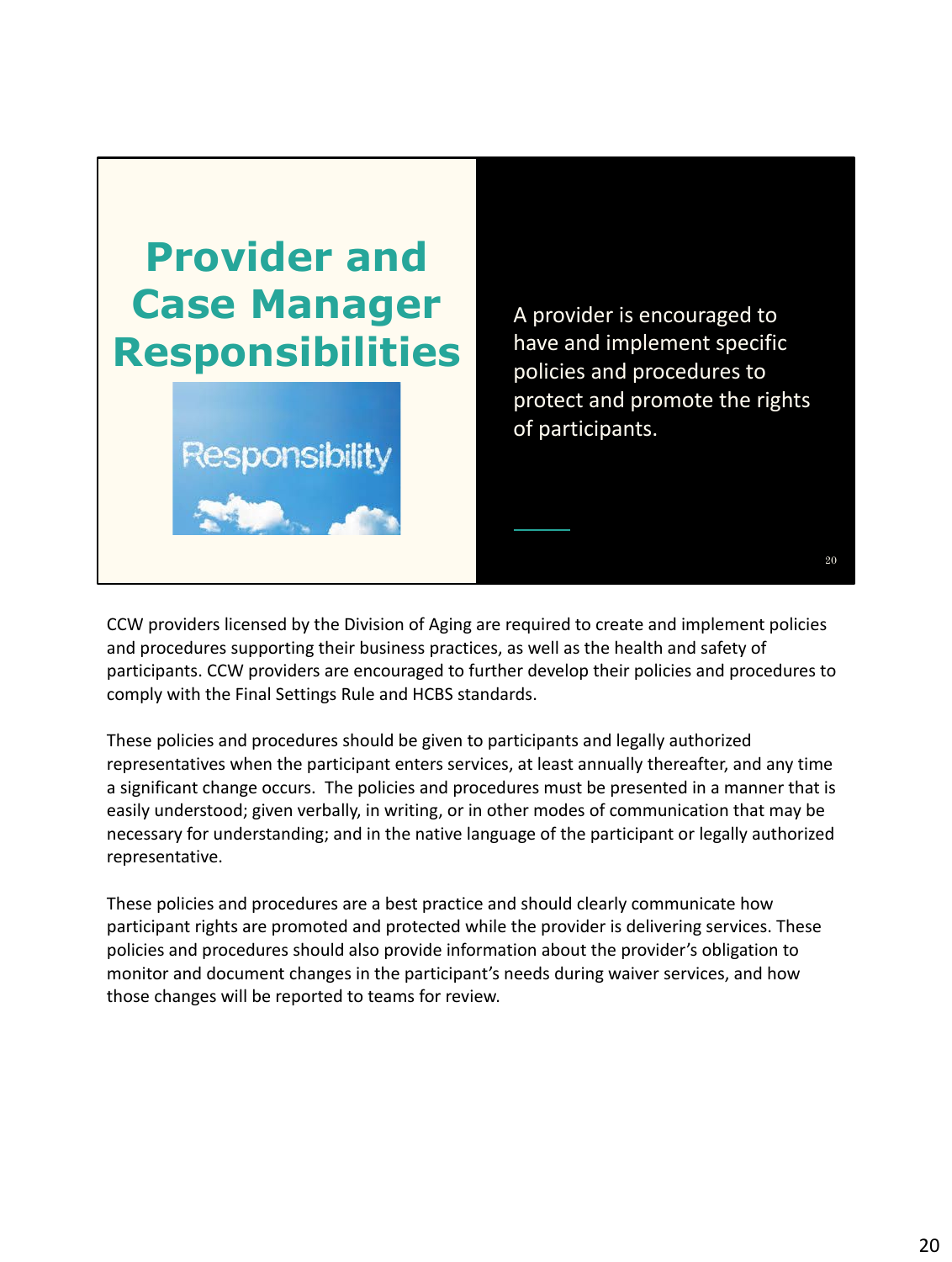### Suggested Provider Policies and Procedures

- Participants have the opportunity to maximize their rights and responsibilities;
- Participants have the right to refuse services and shall not be disciplined or charged with a monetary fee for refusing home and community based waiver services;
- Participants are supported in exercising their rights while receiving waiver services;
- **Rights shall not be treated as** privileges or things that should be earned; and
- Retaliation against a participant's services and supports due to the participant, family members, or legally authorized representatives advocating on behalf of the participant or initiating a complaint with an outside agency, is prohibited.

21

Provider policies and procedures should also address:

- The participant's opportunity to maximize their right and responsibilities;
- The participant's right to refuse services without being disciplined or charged a fee for refusing services;
- How and when the people will be informed of the participant's rights and responsibilities;
- How the provider will support participants in exercising their rights;
- That rights will not be treated as privileges or something that must be earned; and
- A prohibition of retaliatory practices.

In addition to basic human rights, participants of the CCW program have specific rights established in federal law and in the approved CCW agreement. These rights shall not be denied or limited, except to address a health or safety need. CCW provider policy and procedures should include and support the following rights:

- Full access to the greater community;
- Privacy;
- Independence in making life choices;
- Freedom to control their own schedules and activities;
- Access to food; and
- Ability to have visitors of their choosing at any time.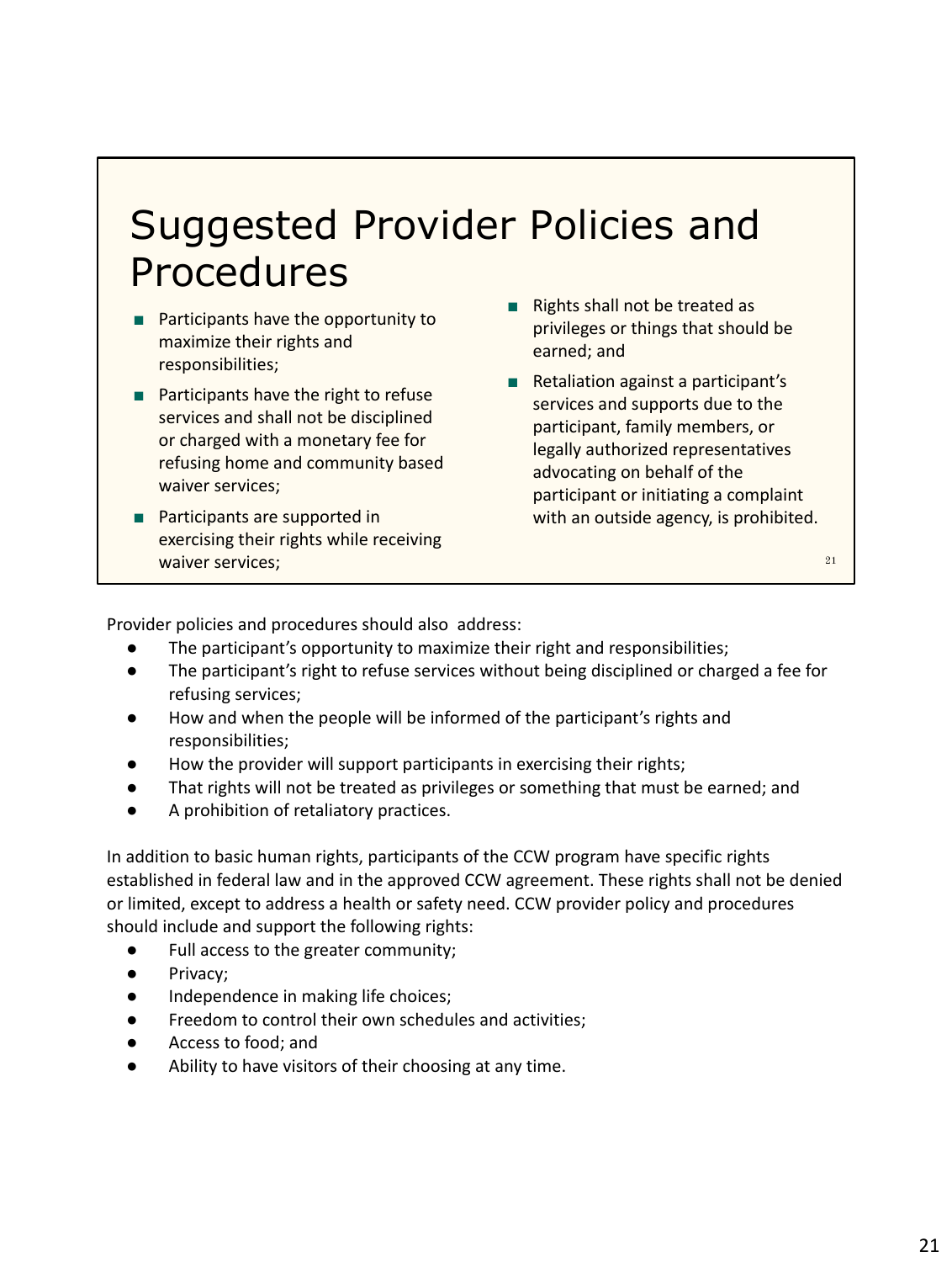

Providers are responsible for imposing rights restrictions, and this is not a responsibility that should be taken lightly. Providers need to ask questions:

- Why is this right being restricted?
- Is this for the good of the participant?
- Has the proper authorization been obtained?
- What can I do to ensure that this person has as much control over their own life as possible?
- Are there other strategies that the team can try rather than restricting this person's rights?

Providers should be working with the participant to help them gain full restoration of the right, maintain or regain necessary skills, and develop the least restrictive and most effective ways to achieve goals focused on maintaining independence. The provider's job should not be to limit a participant's life, but to help the participant live the fullest life they can. The more rights the participant can exercise, the higher their quality of life will be.

Providers are responsible for documenting the participant's progress toward the restoration of rights. This documentation can be used to determine the ongoing need for a restrictive intervention or support the removal of the intervention, and should be reviewed with the team regularly. Providers are the day-to-day people with whom the participants are interacting and who witness the participants' achievements or setbacks. Few other team members have this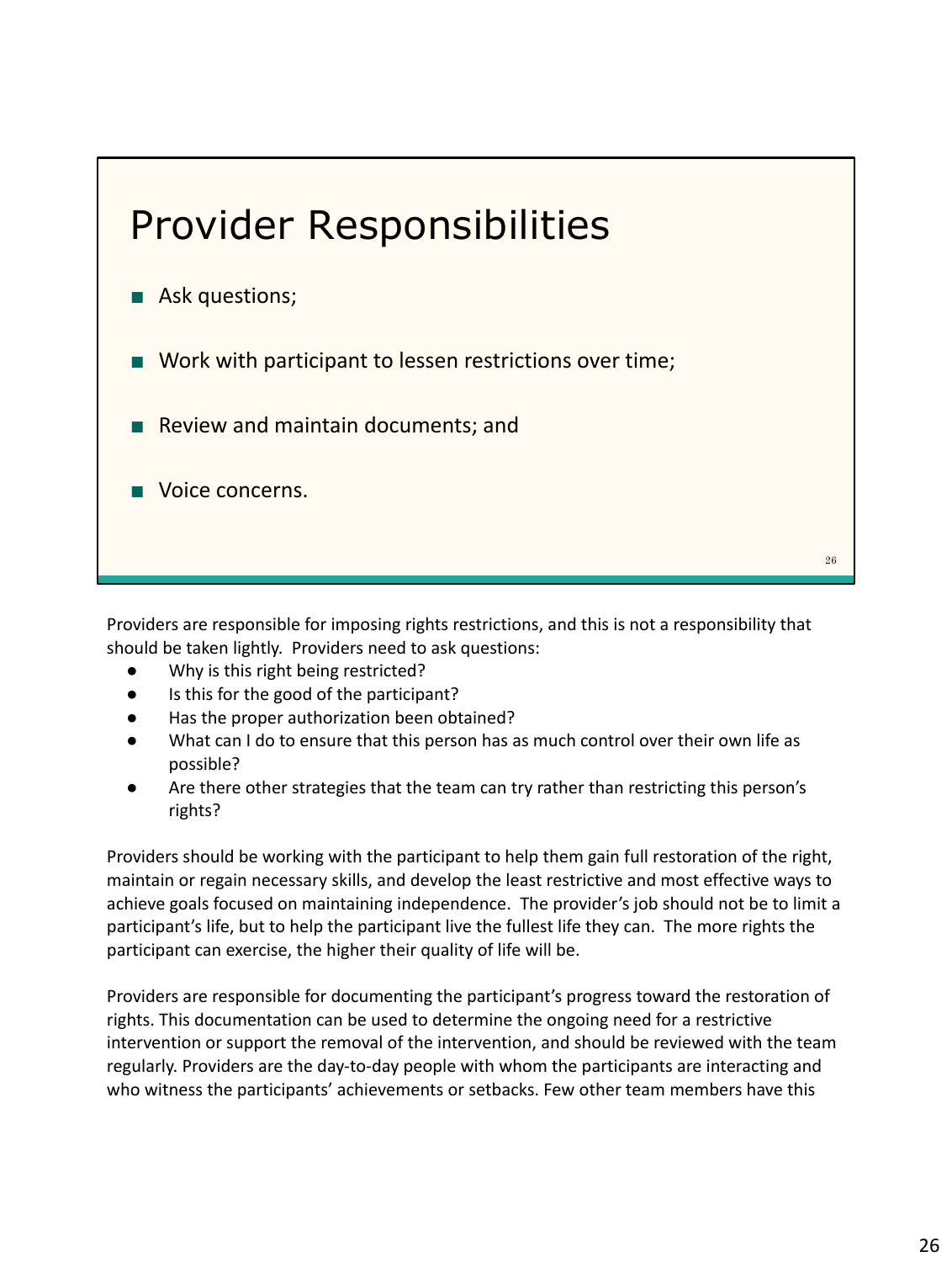opportunity.

If you have any concerns, it is your responsibility to voice them. You are part of a team that is charged with advocating for the participant, and it is your job to bring any concerns or solutions to the team for discussion.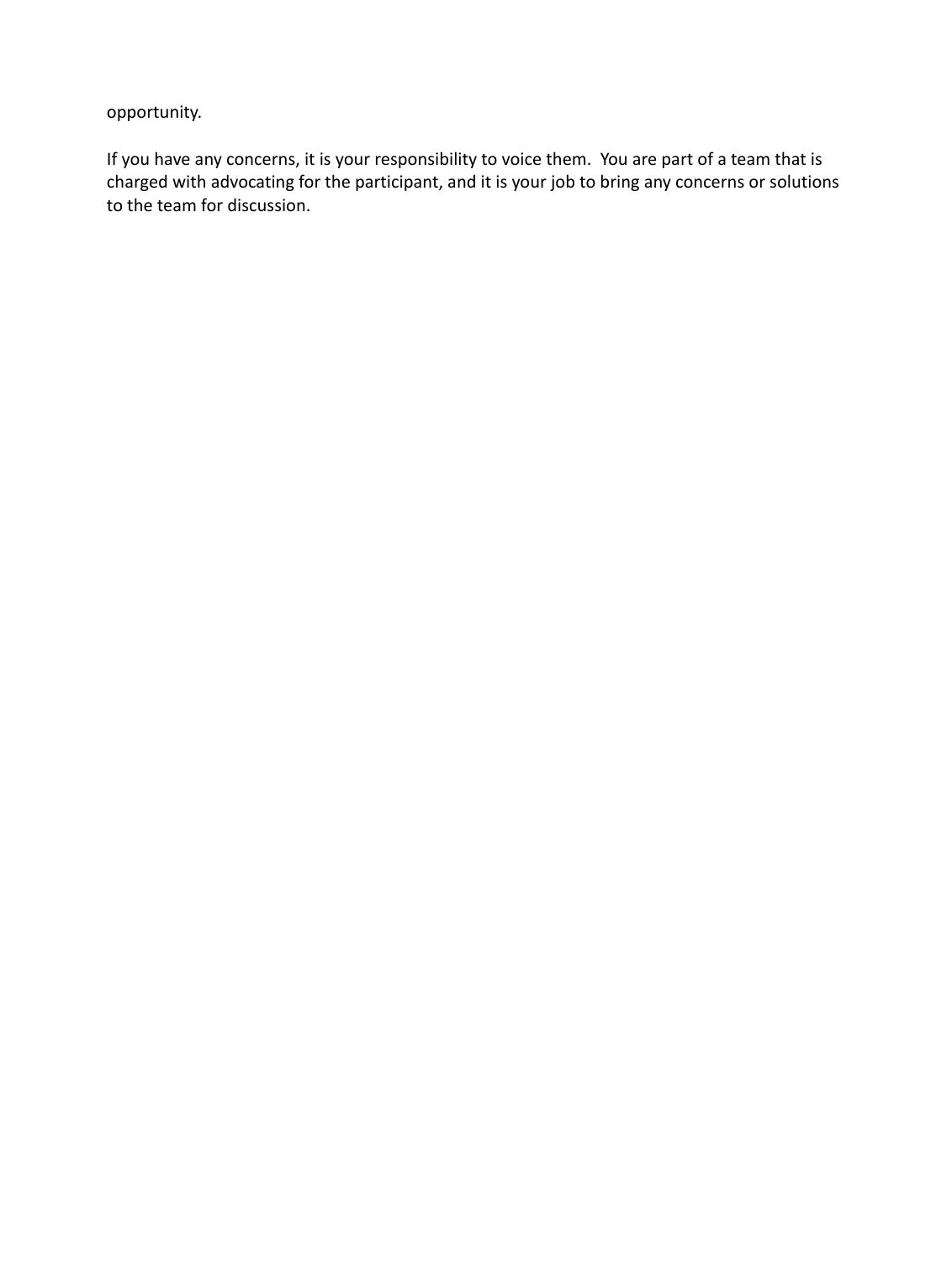## ■ When the team is considering a restrictive intervention, ask questions; ■ Work with participant to ensure the intervention continues to be appropriate; ■ Review and maintain documents; and ■ Voice concerns. Case Manager Responsibilities 28

The Division has encouraged teams to ask questions at team meetings. Some of suggested questions that a case manager should be prepared to address include:

- What health or safety need has the team identified?
- What evidence proves that this is a need? (Critical incidents or a medical condition constitutes a need for a restriction)
- How is this restriction going to help meet that need?
- Is this for the good of the participant?
- Has the proper authorization been obtained?
- What can I do to ensure that this person has as much control over their own life as possible?
- Are there other strategies that the team can try rather than restricting this person's rights?
- What information is the team expecting providers to collect to show whether or not the restriction is working?

When a team determines that a rights restriction is necessary to protect a participant's health or safety, the case manager is responsible for facilitating responses to team questions and utilizing them to develop the least restrictive and most appropriate restrictive intervention. Case managers are responsible for training providers on the service plan, addressing all of the questions and concerns regarding the implementation of the intervention. During team meetings and monthly visits with the participant, case managers should be addressing ongoing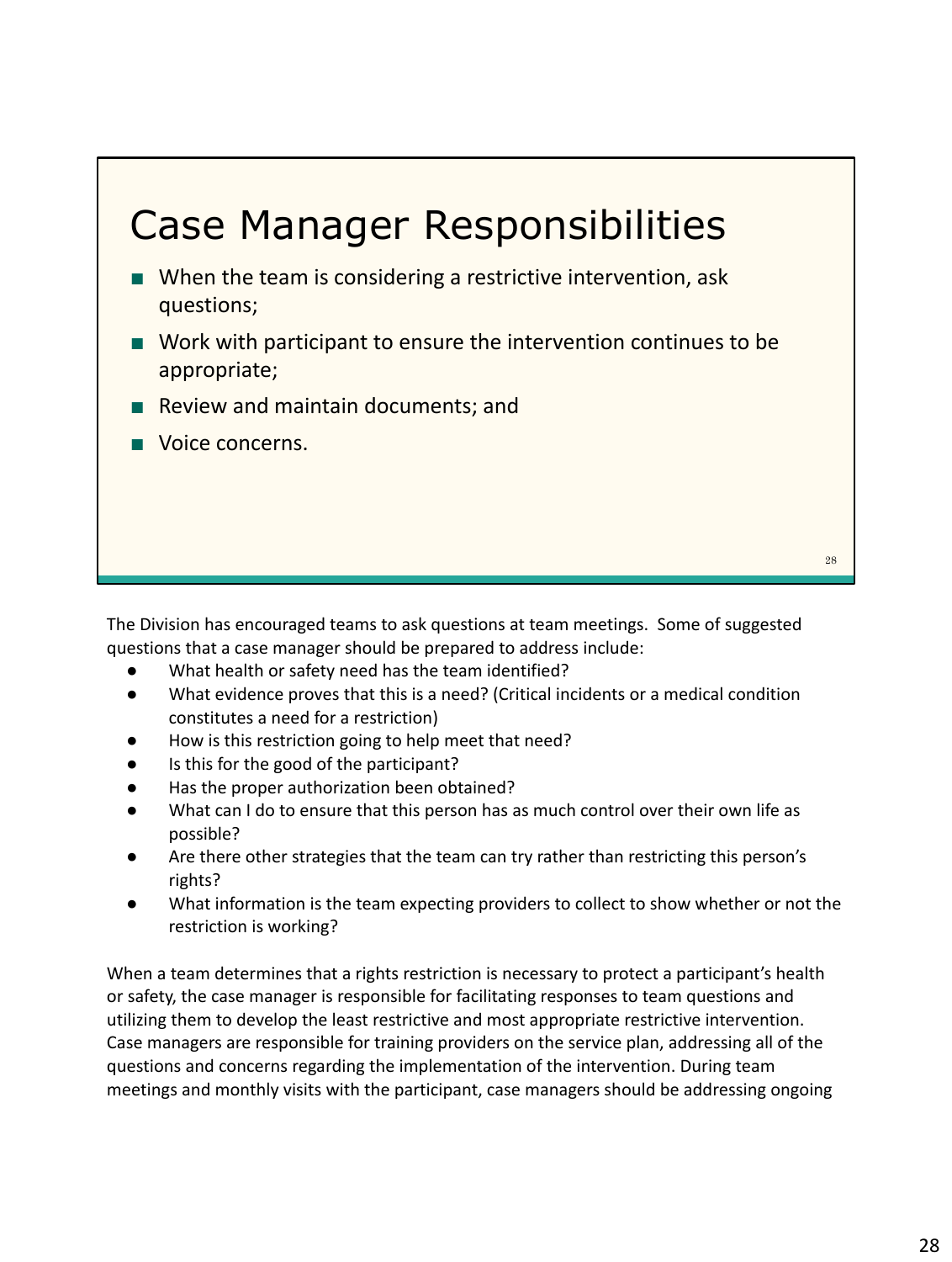progress and any concerns with restrictive interventions listed in the service plan. By having regular conversations about the restrictive interventions and progress, the case manager can help the participant towards lessening the restriction over time.

As part of a case manager's monthly documentation review, case managers are responsible to review and document the participant's progress. Sometimes the progress is small and slow going, while other times it happens in a hurry. Either way the case manager should maintain the documentation and provide feedback to the participant and their team about their progress towards lessening the restriction or any additional concerns about the intervention.

Like service providers, if case managers have concerns it is their responsibility to voice them.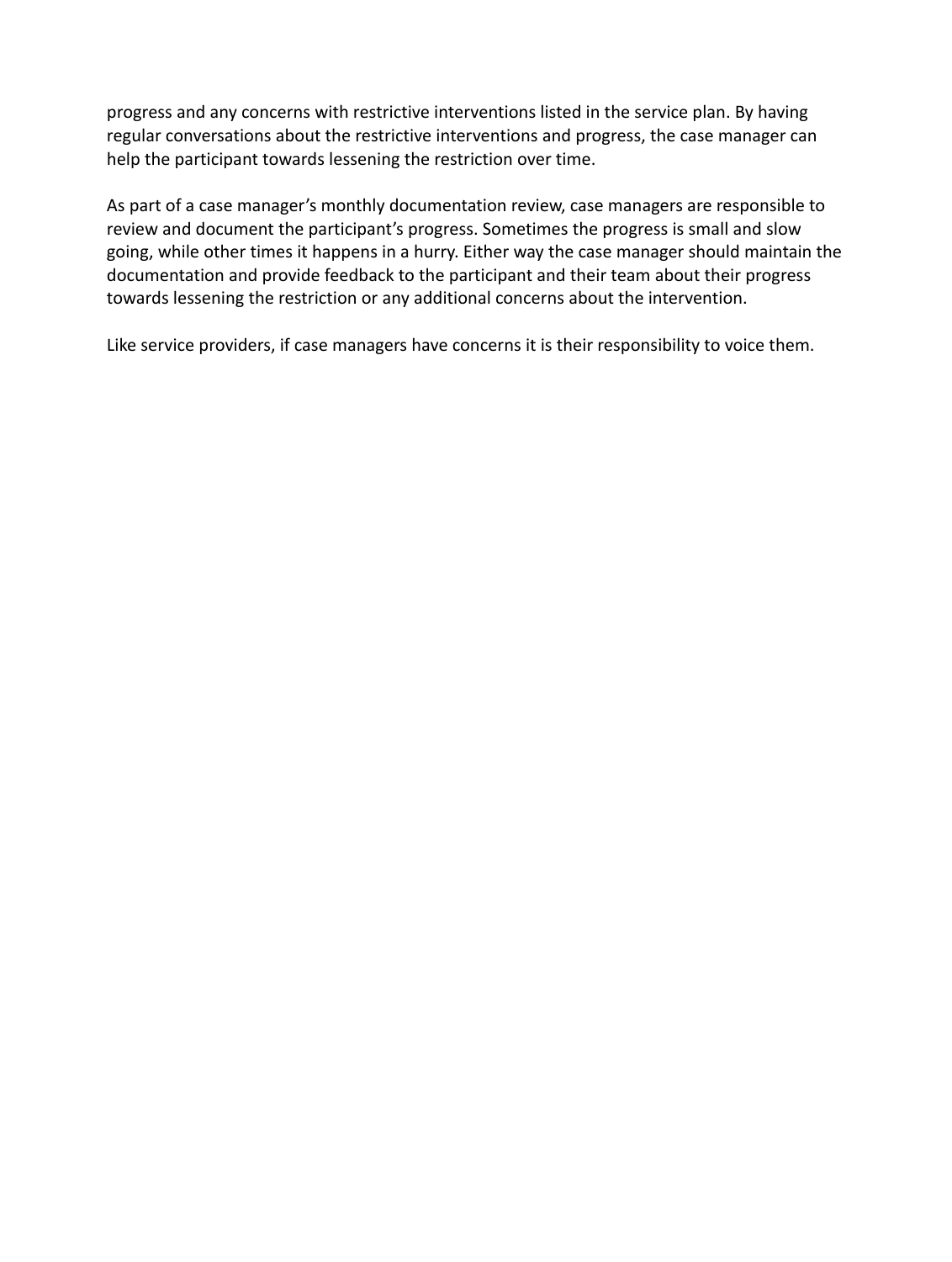

Before you complete this training, we'd like to review some of the key takeaways:

- 1. Human rights ensure basic equality and humanity. They protect vulnerable populations from abuse, and encourage people to exercise their freedoms of speech and religion. They allow people to love whom they choose, and give people access to education. Participants of CCW services can enjoy and exercise their rights, and providers of waiver services are obligated to facilitate opportunities for them to do so.
- 2. There are circumstances in which a participant's rights can be limited, but restrictive interventions should be imposed only as a last resort. There may be other ways to address health or safety needs without going straight to a restrictive intervention. If a restrictive intervention is imposed, the participant should be afforded every opportunity to be involved and have as much control as possible.
- 3. Providers are obligated to ask questions, voice concerns, and ensure they know how to implement the intervention. The provider's job should not be to limit a participant's life, but to help the participant live the fullest life they can. The more rights the participant can exercise, the better their life will be.
- 4. If a rights restriction is not listed in the service plan, providers cannot implement a restrictive intervention.